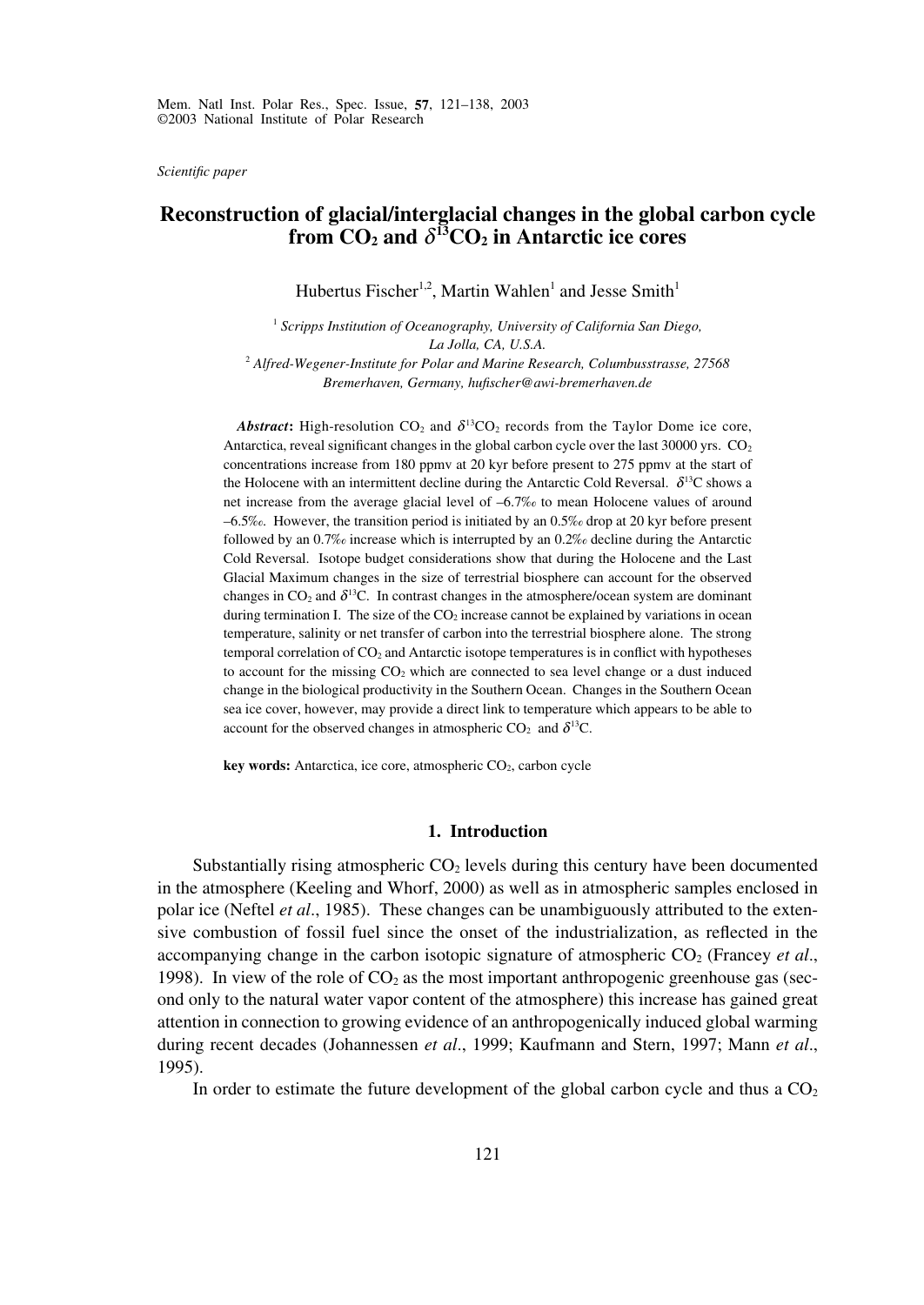induced warming, various conceptual and computer models have been used (IPCC, 2001). One of the most stringent tests of such models is whether they can reproduce the naturally occurring changes in the global carbon cycle during climate variations in the past. Ice core studies show that atmospheric  $CO<sub>2</sub>$  varied between 180 and 280 ppmy during the last four glacial cycles (Petit *et al*., 1999). These natural variations are approximately of the same size as the anthropogenic increase encountered during this century. A quantitative understanding and model description of natural changes in the global carbon cycle and their relationship to glacial/interglacial climate changes will greatly enhance the accuracy of our model predictions of respective changes in the future.

With respect to paleoclimatic changes the role of the global carbon cycle is twofold:

- 1) Atmospheric  $CO<sub>2</sub>$  plays an active role in the climate system by changing the radiative balance of the earth.
- 2) The global carbon cycle is subject to changes of climate parameters, *e.g.* ocean circulation and temperature, sea level or sea ice coverage.

Any transfer of carbon from the ocean or the terrestrial biosphere to the atmosphere (which represent the three most important carbon reservoirs on time scales on the order of 100–10000 years, which are relevant for this study, see Fig. 4) has to be initiated by some change in at least one of those climate parameters. In return, an elevated atmospheric  $CO<sub>2</sub>$ level is able to trap a larger amount of thermal radiation in the atmosphere and, thus, to create a respective climate feedback. Because of this intimate coupling of the climate system with the global carbon cycle, the latter also represents a very efficient diagnostic tool to test (conceptual) models of paleoclimatic changes. Any concept to explain paleoclimatic variations can only be accepted, if it is able to explain paleoclimatic temperature variations together with the accompanying changes in the carbon cycle. Accordingly, it is mainly in this respect (*i.e.* the exchange of carbon between different reservoirs in reaction to climate change) that we can learn from ice core studies about the carbon cycle and its relationship to climate and only secondarily about the climate sensitivity on future  $CO<sub>2</sub>$  changes.

One way to gain further insight into the relative contributions of ocean and biosphere to atmospheric  $CO<sub>2</sub>$  changes is the study of its carbon isotopic signature. Carbon accumulated in terrestrial biomass has a distinctively different isotopic composition ( $\delta^{13}C \approx -23\%$ ) compared to Dissolved Inorganic Carbon (DIC) in the ocean ( $\delta^{13}C \approx +1.5\%$ ). CO<sub>2</sub> released during respiration is not subject to further fractionation while  $CO<sub>2</sub>$  released during air/sea gas exchange has an effective isotopic signature of –6 to –7‰ (Mook, 1986). Consequently, carbon fluxes from each of these reservoirs into the atmosphere cause distinctively different changes in atmospheric  $\delta^{13}CO_2$  (see also Fig. 4). A quantitative approach to interpret ice core results of paleoclimatic changes in  $CO_2$  and  $\delta^{13}C$  has been followed by Indermühle *et al.* (1999) for the Holocene, where boundary conditions of the carbon cycle are sufficiently constrained to employ inverse modeling techniques. This model study assumed that the ocean/atmosphere system is in equilibrium with respect to the carbon cycle, which is a reasonable assumption considering changes in atmospheric  $CO<sub>2</sub>$  taking place on time scales of a few thousand years. Double deconvolution of the  $CO_2$  and  $\delta^{13}C$  data from the Taylor Dome ice core, Antarctica, over the last 11000 years revealed that an initial decrease of atmospheric  $CO<sub>2</sub>$  by a few ppmv from 11000 yrs before present (BP) to 7000 yrs BP and a following gradual increase by more than 20 ppmv to the preindustrial level of 285 ppmv can be essentially attributed to changes in the size of the terrestrial biosphere. This implies that during the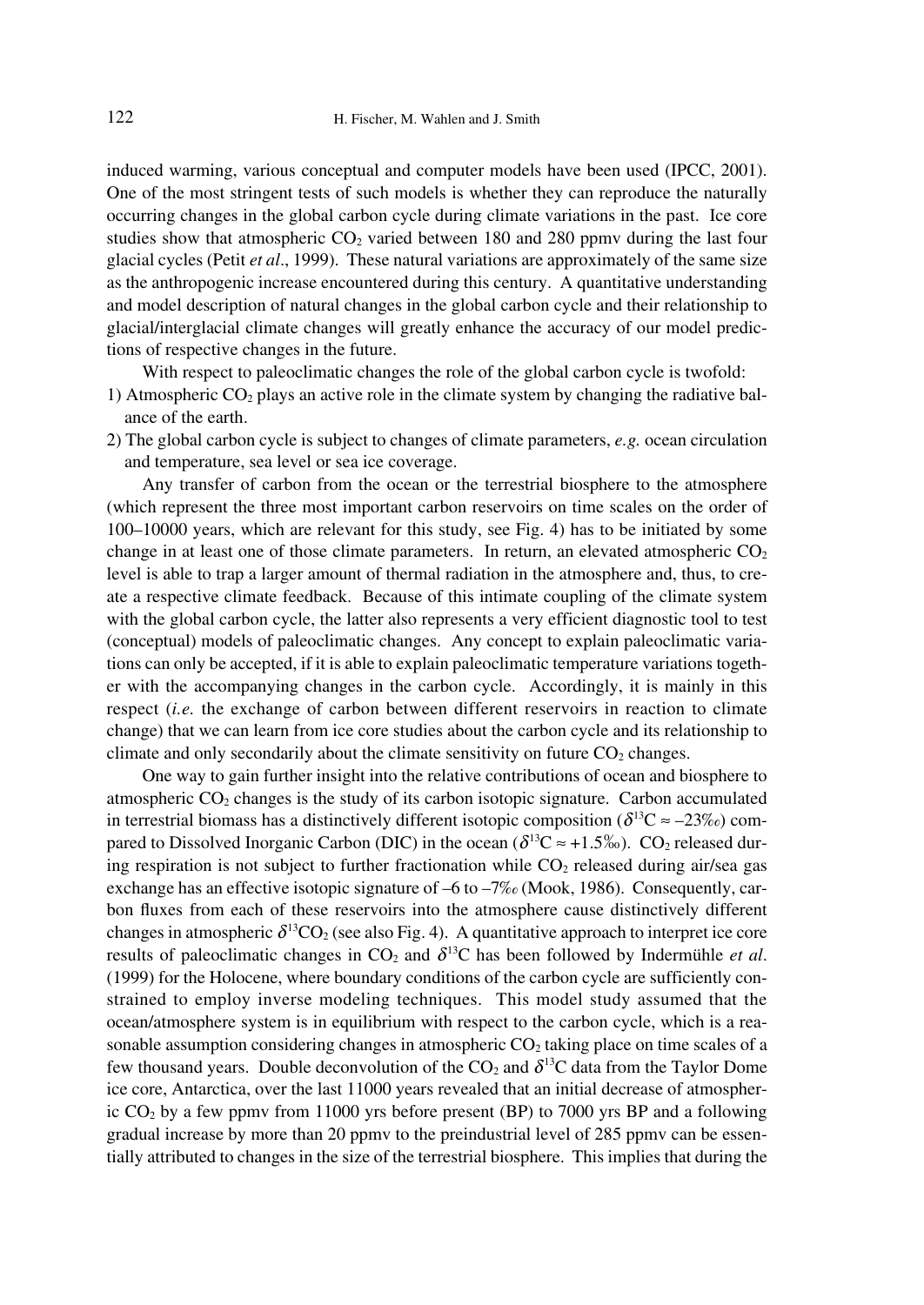

*Fig. 1. Map of the Antarctic ice sheet indicating the most important ice core drill sites.*

second half of the Holocene the terrestrial biosphere acted as a net (cumulative) carbon source of app. 200 Gt C, *i.e.* about one third of the net carbon release estimated for the last glacial termination (Crowley, 1995).

The study by Indermühle *et al.* (1999) showed the great potential of CO<sub>2</sub> reconstructions in connection with measurements of its isotopic signature which allow a more quantitative source/sink attribution of paleoatmospheric  $CO<sub>2</sub>$  changes. Here, paleoatmospheric changes in  $CO<sub>2</sub>$  and  $\delta^{13}C$  from the Last Glacial Maximum (LGM) to the present derived from the Antarctic Taylor Dome and Vostok ice cores (Fischer *et al*., 1999; Smith *et al*., 1999) will be discussed in combination with other recently published Antarctic ice core  $CO<sub>2</sub>$  records from Taylor Dome (Indermühle *et al*., 2000), Dome C (Monnin *et al*., 2001) and Vostok (Petit *et al*., 1999) (for an overview of the mentioned ice core drill sites see Fig. 1). Semiquantitative conclusions on the main parameters controlling the global carbon cycle during paleoclimatic changes are drawn and the influence of external parameters on the observed variations in atmospheric  $CO<sub>2</sub>$  during the glacial/interglacial transition are quantified. In a last step potential hypotheses to account for the remaining changes in the carbon cycle are discussed making use of other paleoclimatic and atmospheric records. In this respect the role of sea ice coverage in the Southern Ocean represents a very promising physical parameter to explain the size and temporal evolution of the  $CO<sub>2</sub>$  change during the last glacial cycle.

## **2. Methods**

Samples measured for  $CO_2$  and  $\delta^{13}C$  at the Scripps Institution for Oceanography have been taken from the Taylor Dome and Vostok ice cores, Antarctica. For  $CO<sub>2</sub>$  concentrations ice samples of app.  $4 \text{ cm}^3$  have been taken and the gas entrapped in the air bubbles has been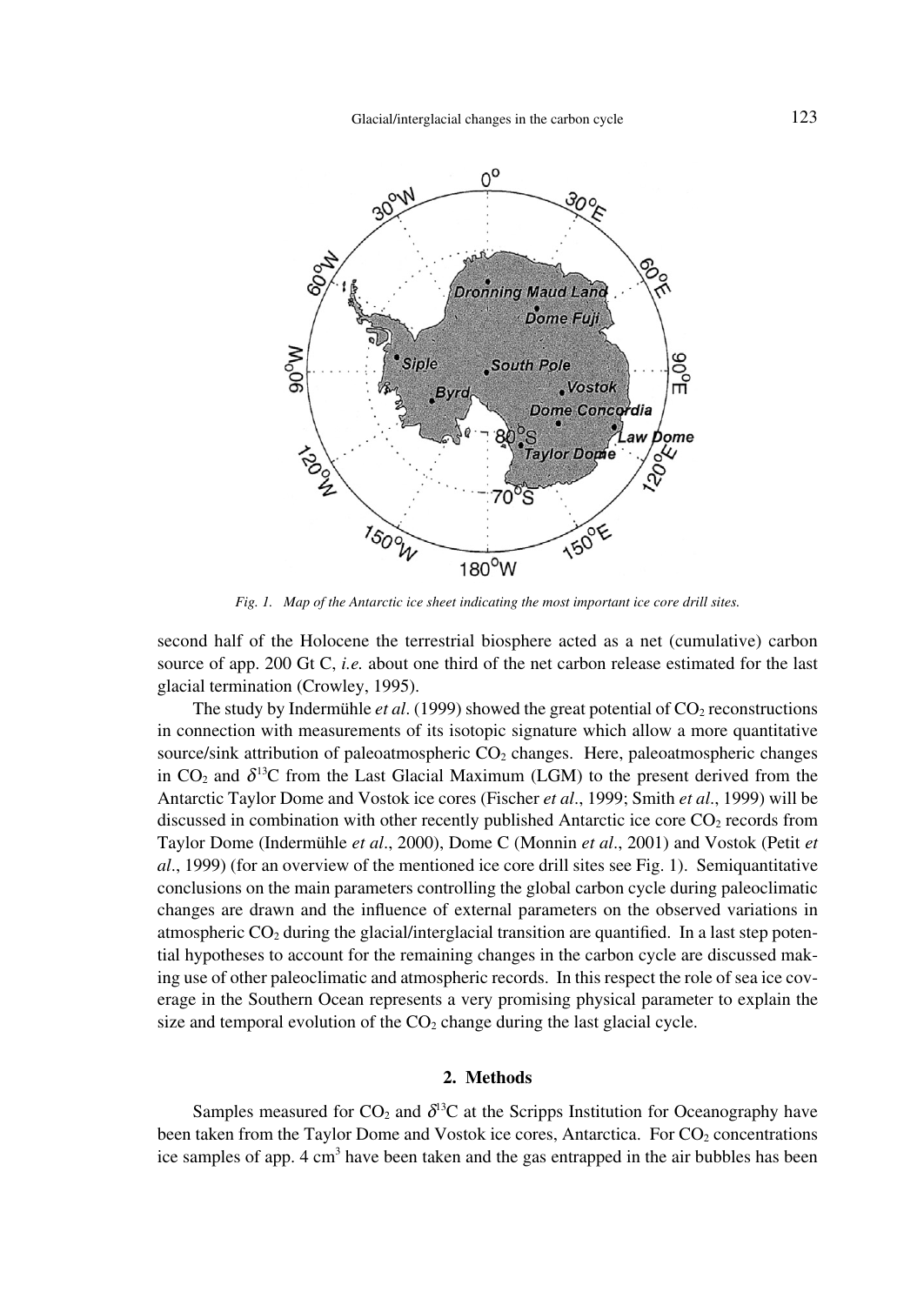dry extracted using a cooled needle crusher. Gas samples and standards over ice have been transferred to individual miniature cold traps cooled by a closed He refrigerator (25K). Then samples and standards are warmed to  $-70^{\circ}$ C and individually transferred into an absorption cell for IR laser spectroscopy. The accuracy of a single measurement is better than 5 ppmv. For each depth three replicate samples have been measured and averaged. Consequently, the accuracy of  $CO<sub>2</sub>$  values for every given depth is better than 3 ppmv. For details concerning the laser spectroscopy method see Wahlen *et al*. (1991).

For the isotopic measurements ice samples of 200 cm<sup>3</sup> have been dry extracted using a larger volume ultrahigh vacuum rotary crusher inside a cold room  $(-20^{\circ}C)$ . CO<sub>2</sub> of the released gas has been cryogenically separated from water vapor and non condensable air components using  $-90^{\circ}$ C and liquid nitrogen cold traps on an all glass extraction rack. CO<sub>2</sub> was then quantitatively collected in Pyrex glass ampoules cooled to liquid nitrogen temperature. These samples have been transferred to a VG Prism II isotope ratio mass spectrometer for  $\delta$ <sup>13</sup>C determination using a temperature controlled microvolume. Measurement accuracy of the mass spectrometric analysis on these very small  $CO<sub>2</sub>$  samples (approximately 5  $\mu$ *l*  $CO<sub>2</sub>$ ) at standard pressure) is 0.03‰. Absolute calibration of the extraction procedure has been achieved by expanding an air standard of well known  $\delta^{13}$ C over the ice sample in the crusher and extracting it the same way as the gas from the ice sample itself. Standard deviation of  $\delta$ <sup>13</sup>C of these air standards is 0.075‰. All values are referenced versus VPDB and have been Craig corrected (Craig, 1957). Furthermore the data have been corrected for minute levels of  $N_2O$  in the sample which are frozen out during the extraction process together with  $CO<sub>2</sub>$ . The paleoatmospheric  $N_2O$  concentration of each sample has been estimated from data given by Leuenberger and Siegenthaler (1992) and the effect of the isobaric interference of  $N_2O$  has been corrected by calibrating the mass spectrometer using different  $CO<sub>2</sub>/N<sub>2</sub>O$  mixtures. After the analysis the systematic fractionation effect induced by gravitational separation in the diffusive firn column (Schwander, 1996; Sowers *et al.*, 1992) has been corrected using  $\delta^{15}N$ data in atmospheric  $N_2$  measured on Taylor Dome ice samples by Sucher (1997). Since this fractionation effect is only dependent on the absolute mass difference of the respective isotopes, changes in the  $\delta^{15}N$  values can be directly applied to our  $\delta^{13}C$  data. Including these systematic corrections the 1  $\sigma$  uncertainty of a single  $\delta^{13}$ C value increases to 0.085‰ (Smith *et al*., 1999). Duplicates at an age of 2.2 kyr BP and 17.2 kyr BP and a triplicate at 27.4 kyr BP have a 1  $\sigma$  uncertainty of 0.06 and 0.049‰, respectively.

### **3. Results and discussion**

# *3.1. CO*<sup>2</sup> *and d*<sup>13</sup>*C changes over the Glacial/Interglacial Transition*

Changes in atmospheric  $CO<sub>2</sub>$  during Termination I (see Fig. 2) are characterized by an overall increase from minimum concentrations of 180 ppmv during the Last Glacial Maximum (LGM) to approximately 280 ppmv in the course of the Holocene as previously shown by Barnola *et al*. (1987) on ice core samples from Vostok. In addition, the high-resolution Taylor Dome record as well as a recent high-resolution study by Monnin *et al*. (2001) on the Dome C ice core reveal significant fine structure in the course of the transition. The CO2 increase has taken place in certain steps closely paralleling the concurrent changes in Antarctic isotope temperatures (Fig. 2). For instance the Antarctic Cold Reversal (ACR) at 12.5–14 kyr BP (Blunier *et al.*, 1997) is accompanied by an intermittent decline in  $CO<sub>2</sub>$  con-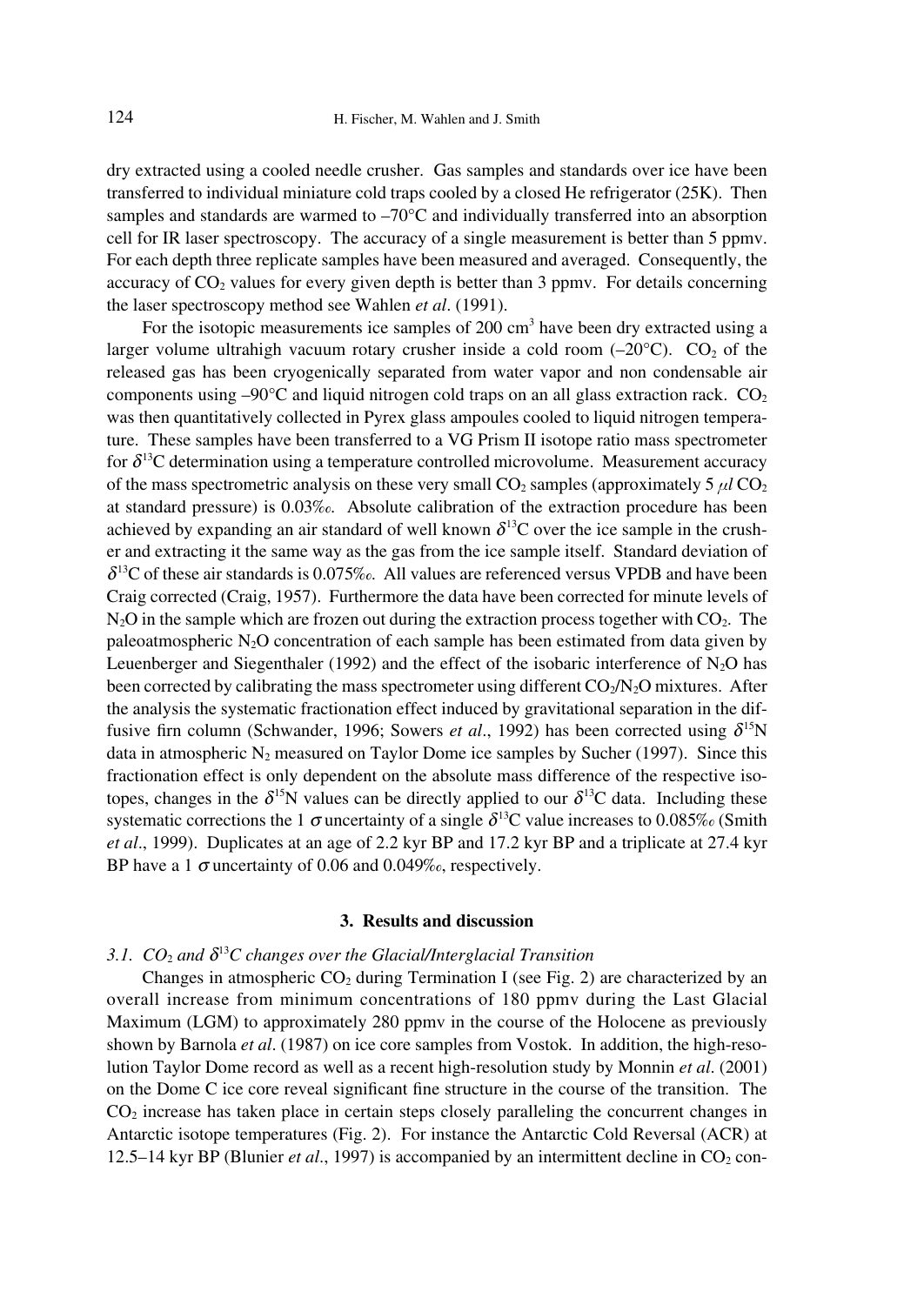

*Fig. 2.* Temporal evolution of  $CO_2$  and  $\delta^{13}C$  data over the last 60000 yrs as recorded in the *Taylor Dome ice core (dark grey circles derived from Fischer et al. (1999), Indermühle et al. (1999) and Smith et al. (1999) white circles from Indermühle et al. (2000) and Indermühle et al. (1999)) together with ice core climate reconstructions for Greenland (GISP2, thin black line) and Antarctica (Byrd, thick grey line) (Blunier and Brook, 2001)* and the change in sea level  $\Delta z_{\text{sea}}$  relative to present day (Fairbanks, 1989).

centration by a few ppmv (Fischer *et al*., 1999). Monnin *et al*. (2001) were able to show that the  $CO<sub>2</sub>$  increase during the first 5 kyr of the transition occurred in two phases in accordance with respective Antarctic temperature reconstructions at Dome C. The first phase shows a significantly higher  $CO<sub>2</sub>$  gradient than the second one, which again ended in a step increase of up to 10 ppmv just prior to the ACR.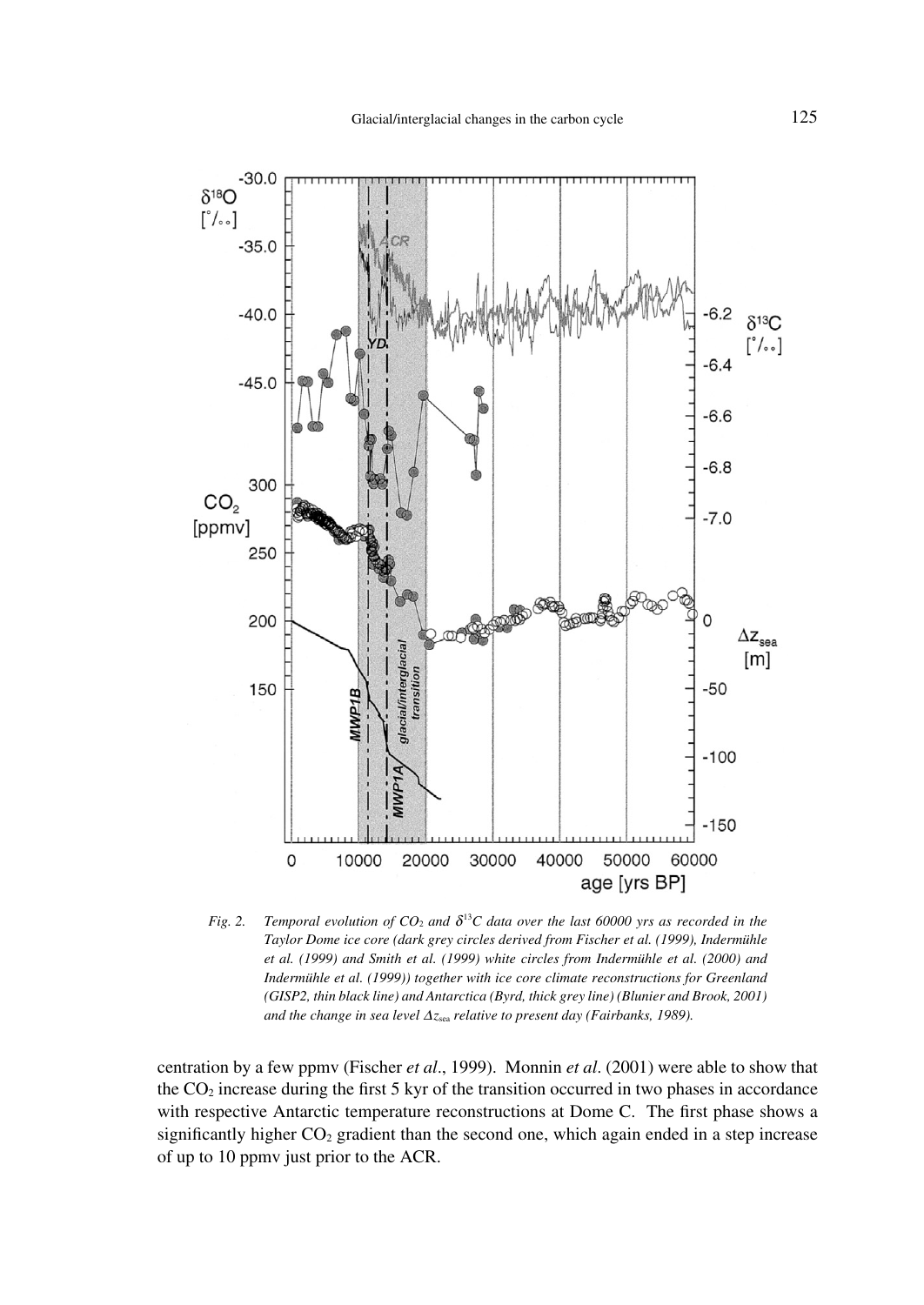Taking an even closer look, the high resolution  $CO<sub>2</sub>$  record from Taylor Dome and Vostok indicate a phase lag of the  $CO<sub>2</sub>$  maxima at the beginning of the last three interglacials relative to Antarctic temperature reconstructions by 600–1000 years (Fischer *et al*., 1999). While this comparison suffers from the uncertainty in the relative dating of air and ice in polar ice core records such a lag has also been found when comparing  ${}^{36}Ar^{40}Ar$  ratios (which most likely reflect temperature dependent changes in the thickness of the diffusive firn column) with CO<sub>2</sub>, which are both measured on the gas archive in ice cores (Caillon *et al.*, 2003). This lag implies that  $CO<sub>2</sub>$  is reacting on the temporal change in ocean temperature and only in return causes a climate feedback by increasing greenhouse forcing. The size of this lag is in agreement with the time scale of ocean mixing which is necessary to establish a new equilibrium in the atmosphere/ocean system.

A close relationship between  $CO<sub>2</sub>$  and temperature and an indication of a  $CO<sub>2</sub>$  lag on the order of 1000 years has also recently been found for Marine Isotope Stage 3 (Indermühle *et al*., 2000), however, the uncertainty in the ice age/gas age difference during glacial periods does not allow an unambiguous conclusion. As shown in Fig. 2  $CO<sub>2</sub>$  varies by 20 ppmy on time scales of a few thousand years during this period but does not show any significant imprint of rapid climate shifts as for instance the Dansgaard-Oeschger events encountered in the northern hemisphere (Grootes *et al*., 1993; Johnsen *et al*., 1992). Note, that dating of the ice cores in Fig. 2 was accomplished by methane synchronization of Antarctic ice core records with the Greenland GISP2 ice core record (Blunier and Brook, 2001; Brook *et al*., 2000). This provides an independent check of the phase relationship between temperature and  $CO<sub>2</sub>$  as discussed by Indermühle *et al.* (2000) who achieved a relative dating of the Taylor Dome  $CO_2$  record by correlation with Vostok  $CO_2$  data. As illustrated in Fig. 2  $CO_2$ lags temperature around 58 and 51 kyr but leads for the maximum at 47 kyr. These variations in the phase relationship can be readily explained by the uncertainty in the synchronization as well as in the air age/ice age difference.

During MIS 3 all Antarctic ice core temperature records (Taylor Dome, (Steig *et al*., 1999); Vostok, (Jouzel *et al*., 1987; Petit *et al*., 1999); Dome Fuji, (Watanabe *et al*., 1999); Byrd, (Johnsen *et al*., 1972)) show essentially the same temporal evolution. This is also true for Termination I with exception of the Taylor Dome isotope temperature record. The latter shows a rapid rise in isotope temperature at around 15 kyr BP, resembling Greenland temperature variations in this time interval more closely. Whether this is due to spatial heterogeneity in Antarctic temperatures during the deglaciation or some artifact in the Taylor Dome ice age scale is still a matter of discussion. In summary, we conclude that temperature changes during the last glacial cycle appear to be—within the glaciological uncertainties homogeneous all over Antarctica. In that case the temperature signal stored in the ice core records can be regarded as regionally representative for at least the Antarctic continent and most likely also for the Southern Ocean region. The ocean represents the largest carbon reservoir acting on time scales relevant for ice core records (*i.e.* 100–10000 years) and the abyssal ocean, where the majority of oceanic carbon is stored as dissolved inorganic carbon (DIC), is coupled to Southern Ocean surface waters via isopycnal transport. Therefore, the strong correlation between  $CO<sub>2</sub>$  and Antarctic temperatures strongly points to the Southern Ocean being the primary factor driving long-term atmospheric  $CO<sub>2</sub>$  changes during the last glacial cycles.

In addition to changes in the ocean, the waxing and waning of the terrestrial biosphere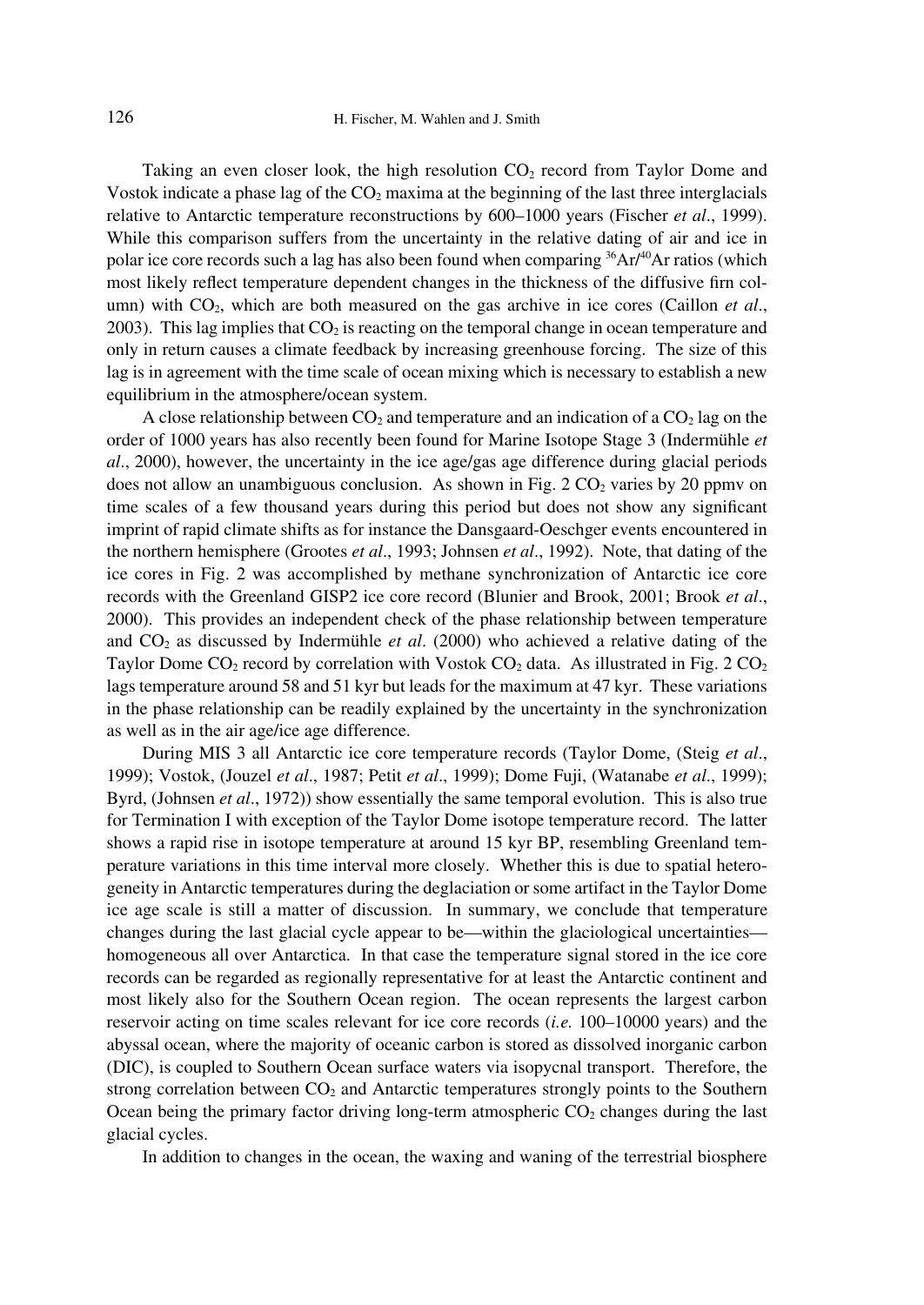caused by climate changes and variations in continental ice cover may contribute to changes in atmospheric  $CO<sub>2</sub>$  concentrations which should be imprinted in the carbon isotopic signature of  $CO<sub>2</sub>$ . So far only limited data on  $\delta^{13}CO_2$  from Antarctic ice cores are available. Carbon isotopic changes in our Taylor Dome data during Termination I as shown in Fig. 2 are characterized by an overall increase from an average LGM level of  $-6.7\%$  to the mean Holocene level of –6.5‰, as has been also found in previous ice core results by Leuenberger *et al*. (1992). Generally lower isotopic values have also been documented for the LGM in studies of leaf material in macrofossil assemblages by Marino *et al*. (1992). However, these authors found  $\delta^{13}$ C values to be 0.3‰ lower than in the direct atmospheric archive of Antarctic ice cores. Marino *et al*. rule out any postdepositional alteration of their organic samples. If this is the case, the difference might imply a climate dependent shift in the isotopic fractionation during carbon fixation by photosynthesis for cold climate conditions. However, in view of the lower offer of  $CO<sub>2</sub>$  available for photosynthesis during cold climate conditions, plants would be (if at all) expected to fractionate less against  ${}^{13}C$  and accordingly  $\delta^{13}$ C in plant material should be higher.

Besides this shift in  $\delta^{13}$ C our Taylor Dome record represents the first data set which additionally allows to discuss the temporal evolution of this parameter in the course of the last deglaciation. As can be seen in Fig. 2 the  $\delta^{13}$ C record over the transition shows two oscillations superimposed on the overall increase. The deglaciation is initiated by an 0.5‰ dip in  $\delta^{13}$ C starting at 20 kyr BP followed by a rapid increase to about –6.7‰ at 14 kyr BP and an intermittent 0.2‰ lowering of  $\delta^{13}$ C starting within the uncertainty in the ice age-gas age difference in parallel to the onset of the ACR but persisting about 2 kyr longer than the accompanying decline in  $CO<sub>2</sub>$ . These variations are in temporal agreement with the results by Marino *et al*. (1992), taking the dating uncertainty and the low temporal resolution of the macrofossils study (only 4 to 5 samples during the transition) into account.

In principle the Taylor Dome data set represents the base for inverse modeling studies over Termination I comparable to the one performed by Indermühle *et al*. (1999) for the Holocene. This has not been undertaken yet, since boundary conditions imposed by other changing parameters of the global carbon cycle such as ocean circulation, biological carbon cycling in the ocean, biome composition of the terrestrial biosphere (ratio of C3 to C4 plants), air/sea gas exchange and others have to be sufficiently constrained. Although such a rigorous approach is still missing, we might at least be able to draw some semiquantitative conclusions from our data. To this end the  $\delta^{13}$ C data are plotted in an isotope mixing diagram versus inverse  $CO<sub>2</sub>$  concentration. This representation is motivated by the carbon balance of a two component system, where carbon is added from reservoir 1 with a distinct carbon isotopic signature  $\delta^{13}C_1$  (*e.g.* the terrestrial biosphere) to the reservoir which is sampled (in the case of ice cores this is the atmosphere). Accordingly the atmospheric  $CO<sub>2</sub>$  concentration  $C$ is

$$
C=C_0+C_1,
$$

with  $C_0$  representing the undisturbed concentrations and  $C_1$  the difference due to carbon added from reservoir 1. For the isotopic signature  $\delta^{13}$ C we find

$$
C\delta^{13}\mathbf{C}=C_0\delta^{13}\mathbf{C}_0+C_1\delta^{13}\mathbf{C}_1,
$$

and thus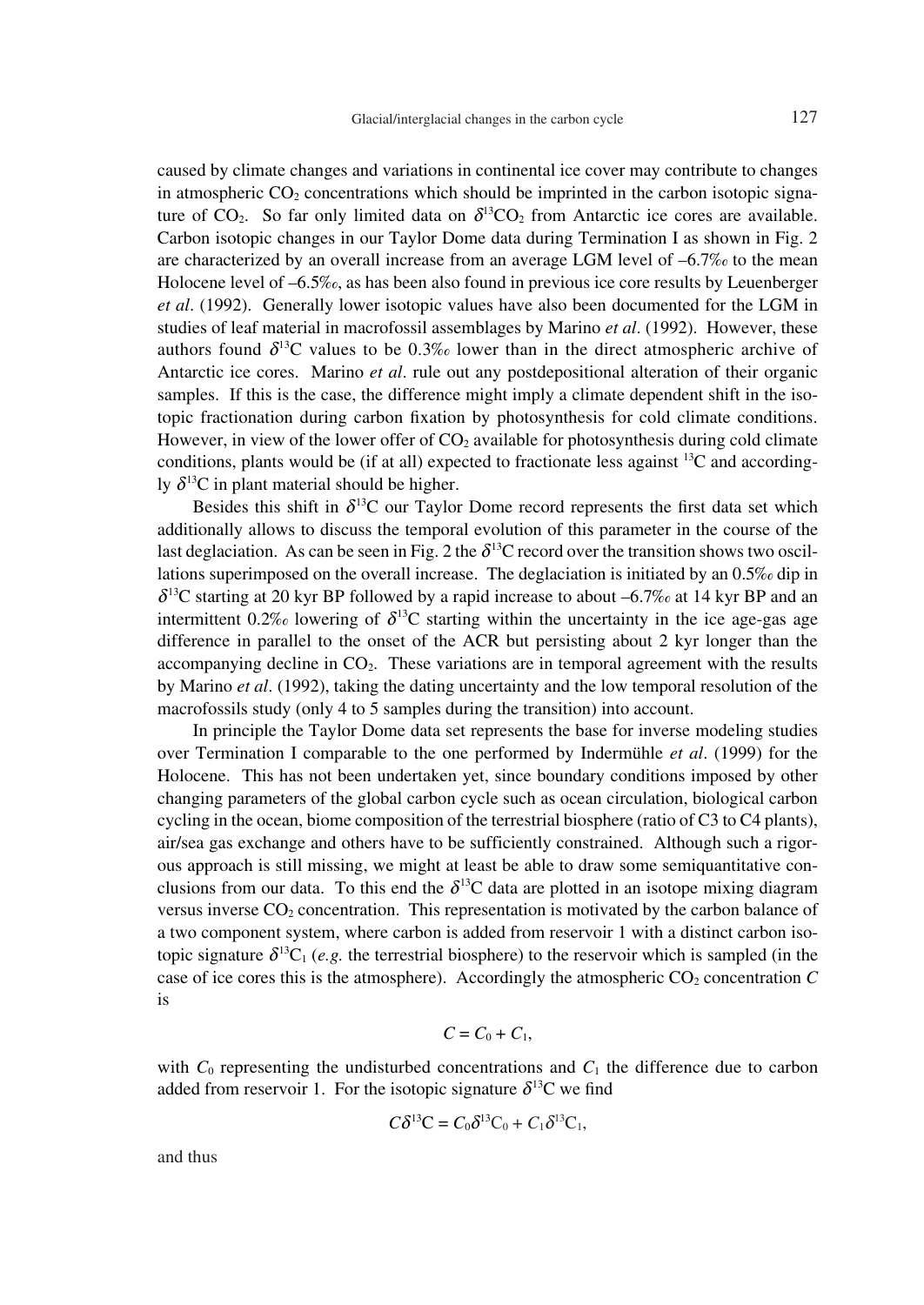$$
\delta^{13}C = \delta^{13}C_1 + \frac{1}{C}C_0(\delta^{13}C_0 - \delta^{13}C_1).
$$
 (1)

As can be seen in eq. (1)  $\delta^{13}$ C values are linearly dependent on the inverse CO<sub>2</sub> concentrations in a two reservoir system. Plotting the Taylor Dome data this way (Fig. 3) the data splits into three distinct groups according to the main climate periods covered:

• the Holocene and the LGM showing decreasing  $\delta^{13}$ C values with increasing CO<sub>2</sub> concentrations (decreasing  $1/CO<sub>2</sub>$  values),

• the glacial/interglacial transition where  $\delta^{13}$ C shows a net increase with rising CO<sub>2</sub> levels. Most striking is the linear dependence of  $\delta^{13}C$  *vs.* 1/CO<sub>2</sub> with a y-intercept of -9.6‰ for the climatically most different periods of the LGM and the Holocene. In the case of a two component system (as described in eq. (1) above) this y-intercept could be identified with the iso-



*Fig. 3. Isotope mixing diagram for the Taylor Dome CO<sub>2</sub> and*  $\delta^{13}$ *C data. Note, that the data points are grouped according to time intervals (Holocene: 10 kyr BP to present, the transition period: 20 to 10 kyr BP and the LGM: 30 to 20 kyr BP) and not according to linear relationships. Also plotted are*  $CO_2$  *and*  $\delta^{13}C$  *data over the time span 1900–1970 deduced from the Law Dome ice core (triangles) (Francey et al., 1998) and seasonally resolved data of the time interval 1990–97 from Boint Barrow (squares) (data provided by INSTAAR, University of Colorado and NOAA, CMDL, Carbon Cycle Group). The linear regression of each data subset is indicated by thin lines together with their regression parameters and respective standard errors.*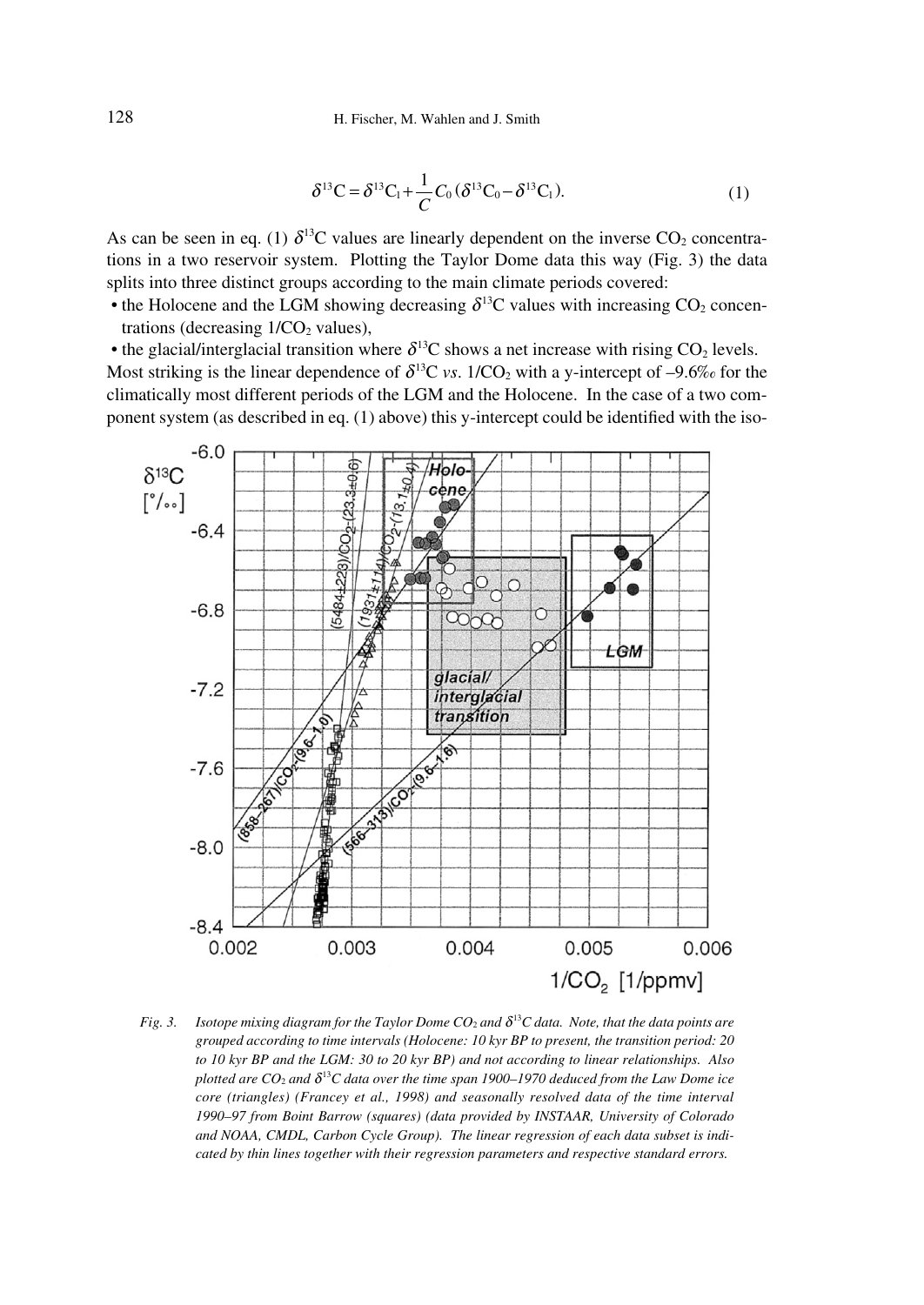topic signature of the component added to or subtracted from the atmosphere. However, the ocean consists of various deep and surface water masses at low and high latitudes and the biosphere may be separated into various dead and living reservoirs exchanging  $CO<sub>2</sub>$  with the atmosphere on different time scales (see Fig. 4). Accordingly, the carbon cycle is not a two component system and a linear dependence cannot necessarily be expected. However, if we find such a linear dependence, this implies that the global carbon cycle acted in a constant mode with the relative contributions of the different participating reservoirs to the atmosphere being essentially constant. In that case the y-intercepts in Fig. 3 can be interpreted as the flux weighted mean of all components exchanging  $CO<sub>2</sub>$  with the atmosphere.

This effect is reflected in the size of the y-intercept of  $-9.6\%$ , which falls between the isotopic signature of the terrestrial biosphere and the ocean. Due to the permanent exchange of atmosphere and ocean, any biospheric  $CO<sub>2</sub>$  released will in part be taken up by the ocean which in return is replaced by  $CO<sub>2</sub>$  of oceanic origin as illustrated in Fig. 4. How much of the  $CO<sub>2</sub>$  is recycled by the ocean is dependent on the time scale of  $CO<sub>2</sub>$  release. For example in the case of the seasonal uptake/release of biospheric carbon the effective end member as determined according to eq. (1) for measurements performed at point Barrow, Alaska, is about –23‰, *i.e.* that of the terrestrial biosphere (Fig. 3). This implies that the ocean had virtually no time to incorporate substantial parts of the carbon taken up and released by the biosphere during summer and winter, respectively.

In contrast,  $CO<sub>2</sub>$  concentrations during the Holocene and the LGM change on time scales of several thousand years where the deep ocean is expected to be in equilibrium with atmospheric CO2 (an assumption also made in the modeling study by Indermühle *et al*. (1999)). In this case a fraction  $x$  of the isotopically light  $CO<sub>2</sub>$  released by the biosphere is taken up by the ocean and replaced by isotopically heavier  $CO<sub>2</sub>$  as indicated by large arrows



*Fig. 4. Simplified sketch of the global carbon cycle including major reservoirs and exchange processes as well as the typical carbon isotopic signature of the ocean, terrestrial biosphere and the atmosphere. Thick arrows indicate the fate of biospheric carbon released into the atmosphere and partly recycled by the ocean.*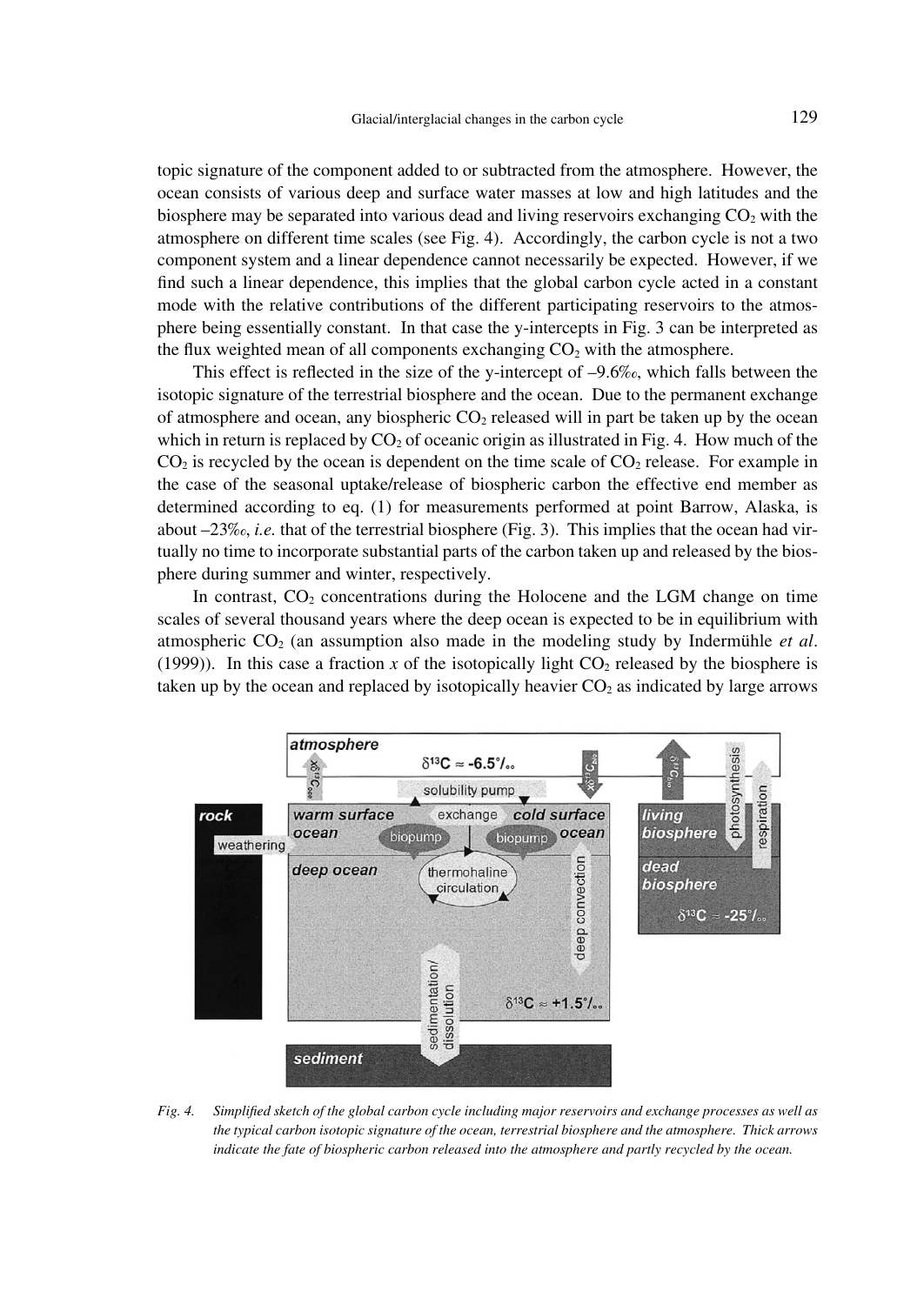in Fig. 4. The y-intercept in Fig. 3 represents the weighted average of the isotopic signature of both the ocean and the biosphere, *i.e.*

$$
(1-x)\delta^{13}C_{bio} + x\delta^{13}C_{oce} = -9.6\%o.
$$
 (2)

With an effective isotopic signature of  $\delta^{13}C_{\text{one}}=6.5\%$  and  $\delta^{13}C_{\text{bio}}=23\%$  of the ocean and the terrestrial biosphere, respectively, this results in a fraction of only 19% of biospheric  $CO<sub>2</sub>$ remaining in the atmosphere.

An independent estimate of this fraction can be deduced from the size of the reservoirs involved. If we assume that the whole ocean is in equilibrium with atmospheric  $CO<sub>2</sub>$  the fraction of additional biospheric  $CO<sub>2</sub>$  remaining in the atmosphere would be equal to the ratio of the carbon reservoir size of the preindustrial atmosphere (600 GtC) to total sum of the atmosphere and the ocean (app. 38000 GtC). For the uptake of additional  $CO<sub>2</sub>$  by the ocean the chemical buffering of the carbonate system in sea water has to be considered, which reduces the effective ocean reservoir by a factor of approximately 11.5. Using these values 15% of the extra  $CO<sub>2</sub>$  remain in the atmosphere which is in good agreement with the isotopic budget derived above. For the LGM, when the atmospheric carbon reservoir was significantly smaller (400 GtC) the fraction remaining in the atmosphere is reduced to about  $11\%$  (keeping both buffer factor and oceanic reservoir size constant) . This translates to an effective isotopic signature of  $CO_2$  exchanged (y-intercept in Fig. 3) of  $-8.3\%$ , which is still well within the error limits of the regression parameters for the LGM in Fig. 3. The implications of this are twofold:

- a)  $CO<sub>2</sub>$  variations during the LGM and the Holocene can be essentially explained by changes in the size of the terrestrial biosphere.
- b) The carbon isotopic measurements on Taylor Dome ice core samples reflect true long-term variations in  $\delta^{13}CO_2$ , although the formal accuracy of each sample may accommodate a large spread in  $\delta^{13}$ C. If this would not hold, it seems to be virtually impossible to reproduce the y-intercept of –9.6‰, which has to be expected for an atmosphere/ocean carbon cycle in equilibrium

A similar semiquantitative exercise could be performed for the transition period, however, due to the only weakly defined y-intercept we refrain from doing this. Here, all we can deduce from Fig. 3 is that the biosphere is of minor importance and changes in the ocean were the most dominant factors controlling atmospheric  $CO_2$  change and led to higher  $\delta^{13}C$ with lower  $1/CO<sub>2</sub>$ .

Also plotted in Fig. 3 are ice core data for the 20th century anthropogenic  $CO<sub>2</sub>$ increase/ $\delta^{13}$ C decrease (Francey *et al.*, 1998), due to combustion of fossil fuel, which is originally also of biogenic origin and carries an isotopic signature of app. –23‰. The y-intercept for this data set in Fig 3 is about –13‰, *i.e.* significantly lighter than expected for the ocean carbon reservoir to be in equilibrium with the atmosphere. As a matter of fact, the anthropogenic increase in  $CO<sub>2</sub>$  acts on time scales of decades, while equilibration of the ocean with the atmosphere requires a few centuries. Inserting the value of the y-intercept into eq. (2) we obtain a fraction of 39% of anthropogenic  $CO<sub>2</sub>$  remaining in the atmosphere. This is not such a bad guess compared to the actual value of 50% determined by carbon cycle models (Siegenthaler and Joos, 1992) considering that isotopic equilibration is faster than net uptake of  $CO<sub>2</sub>$ , where the chemical buffering of the carbonate system is involved.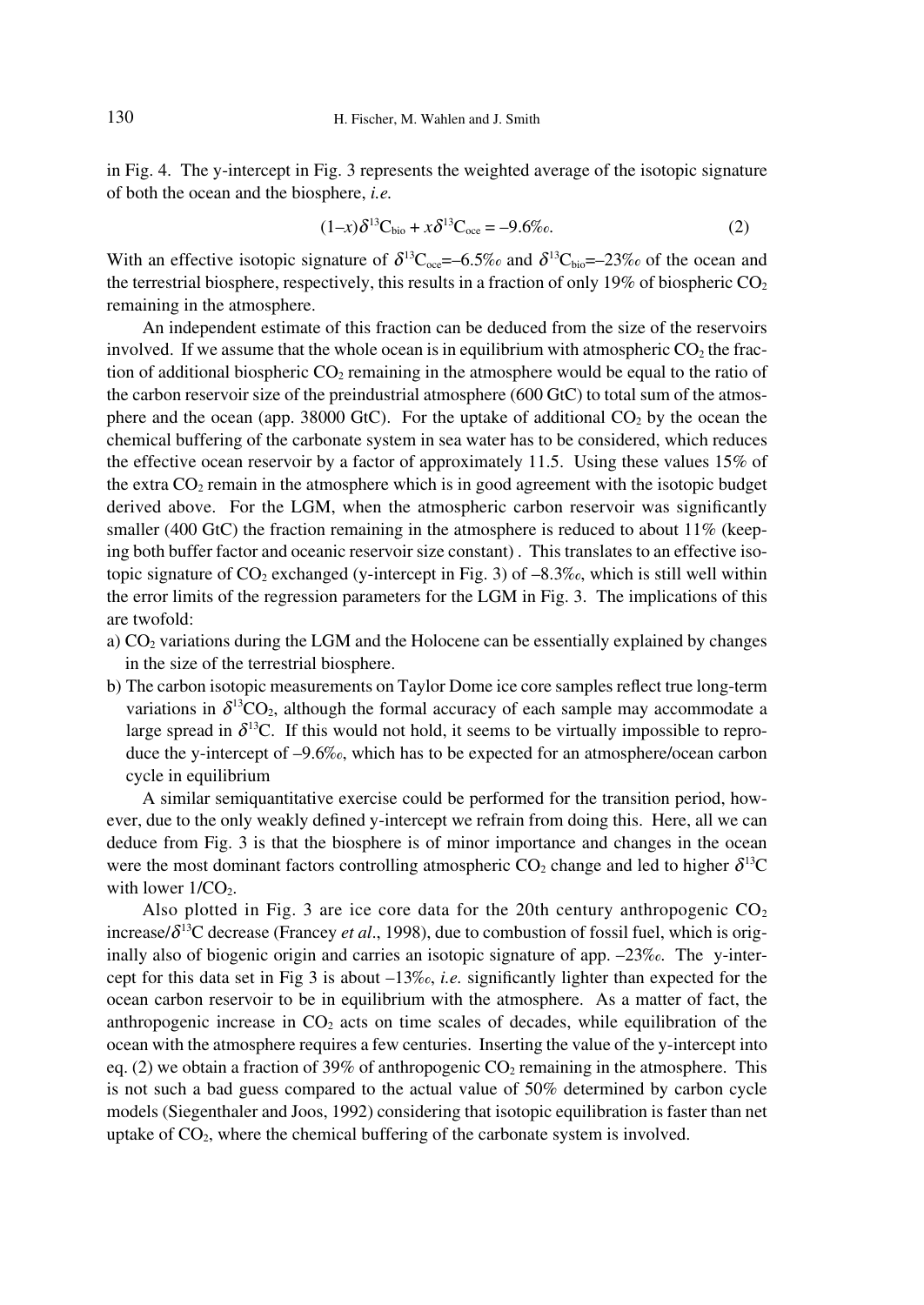## *3.2. Possible factors contributing to CO*<sup>2</sup> *changes during the transition*

3.2.1. The net change in  $CO<sub>2</sub>$  and  $\delta^{13}C$ 

As can be seen in Fig. 3  $CO<sub>2</sub>$  changes during the last glacial/interglacial transition were mainly determined by the ocean reservoir. However, significant temporal variations in  $\delta^{13}C$ point to a more complex behavior of the global carbon cycle. In the following the contributions of changing physical parameters to these variations will be quantitatively assessed and potential conceptual models to explain the residual  $CO<sub>2</sub>$  changes as well as the temporal pattern will be discussed. The controlling factors for the glacial/interglacial  $CO<sub>2</sub>$  change have been recently discussed in papers by Broecker and Henderson (1998) and Sigman and Boyle (2000). While those papers try to resolve the still persistent  $CO<sub>2</sub>$  enigma by elaborate changes in the biological carbon pump we will additionally present another scenario based on the effect of sea-ice coverage in the Southern Ocean on the air/sea gas exchange as described by Stephens and Keeling (2000).

Both changes in the benthic  $\delta^{13}$ C signature in marine sediments (Curry *et al.*, 1988) as well as estimates of changes in terrestrial biomes (Adams *et al*., 1990) indicate an overall transfer of carbon to the terrestrial biosphere during the last deglaciation. Initial estimates differed by a factor of two, but could be improved by a reassessment by Crowley (1995). In the following we adopt the value of Crowley (1995) of app. 600 GtC for the net transfer of carbon from the atmosphere/ocean system to the terrestrial biosphere during Termination I. This translates to a net increase in atmospheric  $\delta^{13}CO_2$  by dilution of this signal in the atmosphere/ocean system of

$$
\Delta \delta^{13} \text{C} \approx \frac{-23\% \cdot -600 \text{ GtC}}{(38000 + 600) \text{ GtC}} = 0.36\%.
$$

and an actual decline in carbon dioxide concentrations defined by the product of this net exchange and the ratio of the atmospheric reservoir and the sum of the effective ocean carbon reservoirs and the atmosphere, *i.e.*

$$
\Delta CO_2 \approx -600 \text{ GtC} \frac{600 \text{ GtC}}{(38000/11.5 + 600) \text{ GtC}} \frac{280 \text{ ppmv}}{600 \text{ GtC}} = -43 \text{ ppmv},
$$

where the first factor is the change in the biospheric carbon reservoir, the second the ratio of the preindustrial size of the atmosphere and the sum of atmosphere and ocean carbon stocks and the third factor the conversion factor of the atmospheric carbon stock to  $CO<sub>2</sub>$  concentration.

Another important physical factor is the ocean temperature controlling the solubility of CO2 which causes a –4.2%/°C change in atmospheric CO2 (Takahashi *et al*., 1993). Different methods for the reconstruction of the increase of sea surface temperature during the deglaciation vary from 2°C to 5°C (CLIMAP, 1976; Guilderson, 1994). Taking into account that high latitude surface waters are close to the freezing point an average temperature change of  $3^{\circ}$ C seems to be reasonable. This implies an accompanying  $CO_2$  change in the range of 15 to 40 ppmv (25 ppmv for a 3°C warming of SST). Additionally, the isotopic fractionation during air/sea exchange is altered by about  $0.12\%$  °C (Mook, 1986) resulting in a  $\delta^{13}$ C change of 0.24‰ to 0.60‰ for a 2 to 5°C temperature change, respectively  $(0.36\% \text{ of or a } 3^{\circ} \text{C warm-}$ ing).

Ocean salinity *S* is decreasing during the transition due to the freshwater influx con-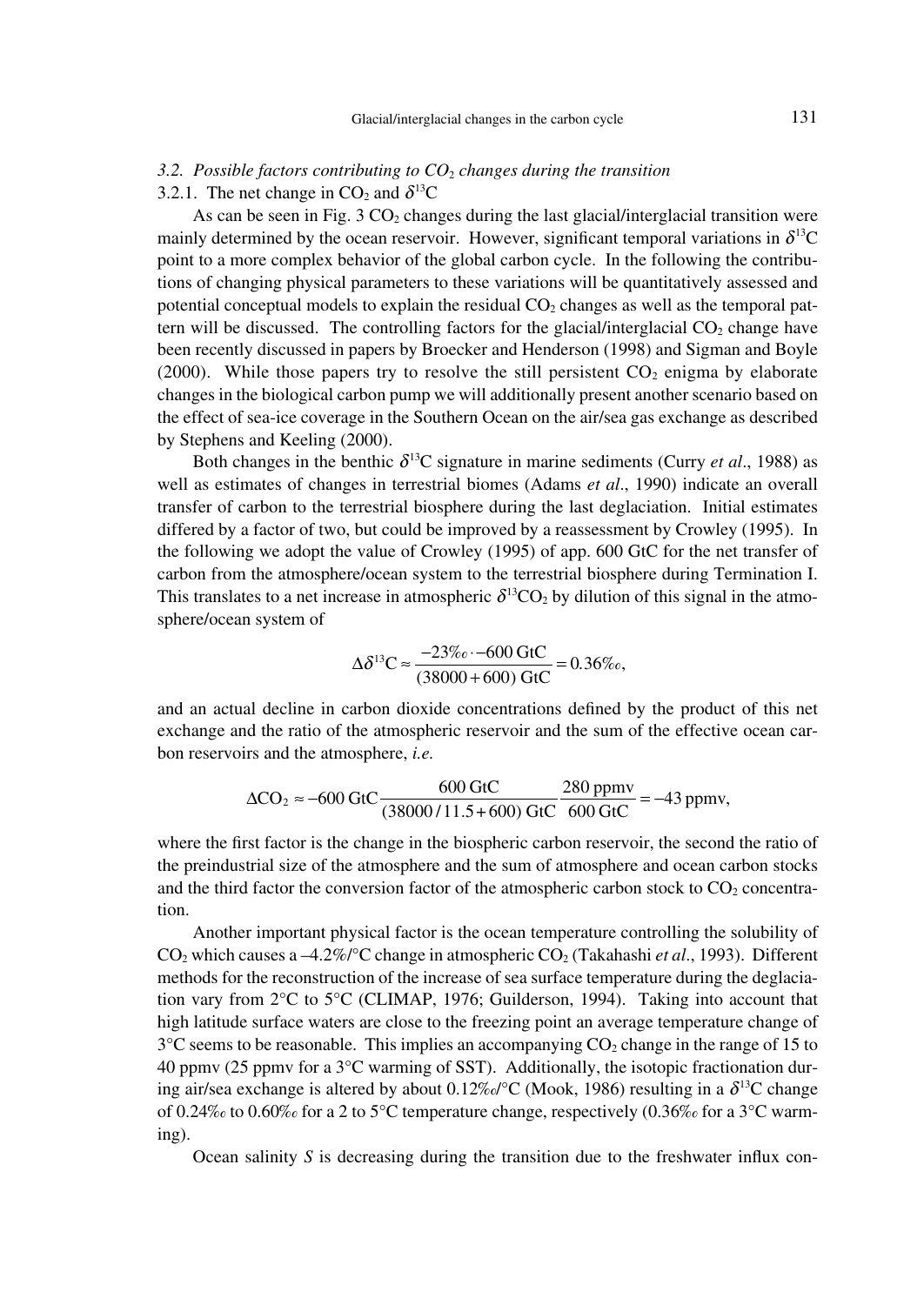nected to the melting of the continental ice sheets. This freshening of ocean waters affects the solubility of  $CO<sub>2</sub>$  in the ocean by 10 ppmv/% *S* (Weiss, 1974). From reconstructions of the sea level change during the transition an overall salinity change of  $-1.4\%$  could be deduced (Fairbanks, 1989). This translates to a CO<sub>2</sub> decrease of app. 15 ppmy, while  $\delta^{13}$ C is not affected by salinity changes.

| <b>Process</b><br>$LGM \rightarrow$ Holocene | $CO2$ (ppmv)                     | $\delta^{13}C \; (\%_0)$          |
|----------------------------------------------|----------------------------------|-----------------------------------|
| Net change<br>in biosphere                   | $-43$<br>$(-32 \text{ to } -97)$ | 0.36<br>$(0.27 \text{ to } 0.80)$ |
| <i><u>Increase</u></i><br>in SST             | 25<br>$(15 \text{ to } 40)$      | 0.36<br>$(0.24 \text{ to } 0.60)$ |
| Salinity<br>decrease                         | $-1.5$                           |                                   |
| Sum                                          | $-33$<br>$(-97 \text{ to } -7)$  | 0.72<br>$(0.51 \text{ to } 1.40)$ |
| Measured                                     | 90                               | 0.2<br>(0.7)                      |

*Table 1.* Summary of the effect in atmospheric  $CO_2$  and  $\delta^{13}C$  of changes in *various parameters during the glacial/interglacial transition.*

The numbers for the  $CO<sub>2</sub>$  effects discussed above are compiled in Table 1 showing that the net change in  $CO_2$  and  $\delta^{13}C$  amounts to –33 ppmv and +0.72‰, respectively. Thus, while this change in  $\delta^{13}C$  is higher than the observed 0.2‰ increase of  $\delta^{13}C$  from the LGM to the Holocene, the change in  $CO<sub>2</sub>$  concentrations leaves up to 120 ppmv unaccounted for! This gap has to be explained by changes in other parameters of the carbon cycle. 3.2.2. The temporal evolution of  $CO_2$  and  $\delta^{13}C$ 

Further constraints of the origin of these changes can be deduced from ice cores and high-resolution sediment records, since not only the size of the  $CO<sub>2</sub>$  effect has to be explained by such parameters but any scenario has also to be in agreement with the temporal evolution of the carbon cycle during the transition. The atmospheric imprint of these temporal changes are:

- a rather monotonous increase in  $CO<sub>2</sub>$  with intermittently reduced  $CO<sub>2</sub>$  levels during the ACR in close correspondence to Antarctic isotope temperatures.
- a sudden 0.5‰ drop of  $\delta^{13}C$  at the start of the transition and following a 0.7‰ increase with an intermittent decrease of 0.2‰ starting at the ACR.

As indicated in Fig. 3,  $CO<sub>2</sub>$  concentrations during the transition are mainly determined by ocean changes and here especially by conditions in the Southern Ocean. Solubility changes caused by temperature variations must occur according to Southern Ocean temperature as reflected in Antarctic ice core isotope temperatures. The rather gradual increase in CO2 during the transition in Fig. 2, *i.e.* from around 18 kyr BP to 10 kyr BP, supports this picture although the size of the  $CO<sub>2</sub>$  rise cannot be explained by solubility changes without appropriate amplification by other parameters.

In contrast, sea level changes implying salinity variations do not occur continuously over the transition but are characterized by two major melt water pulses (Fairbanks, 1989),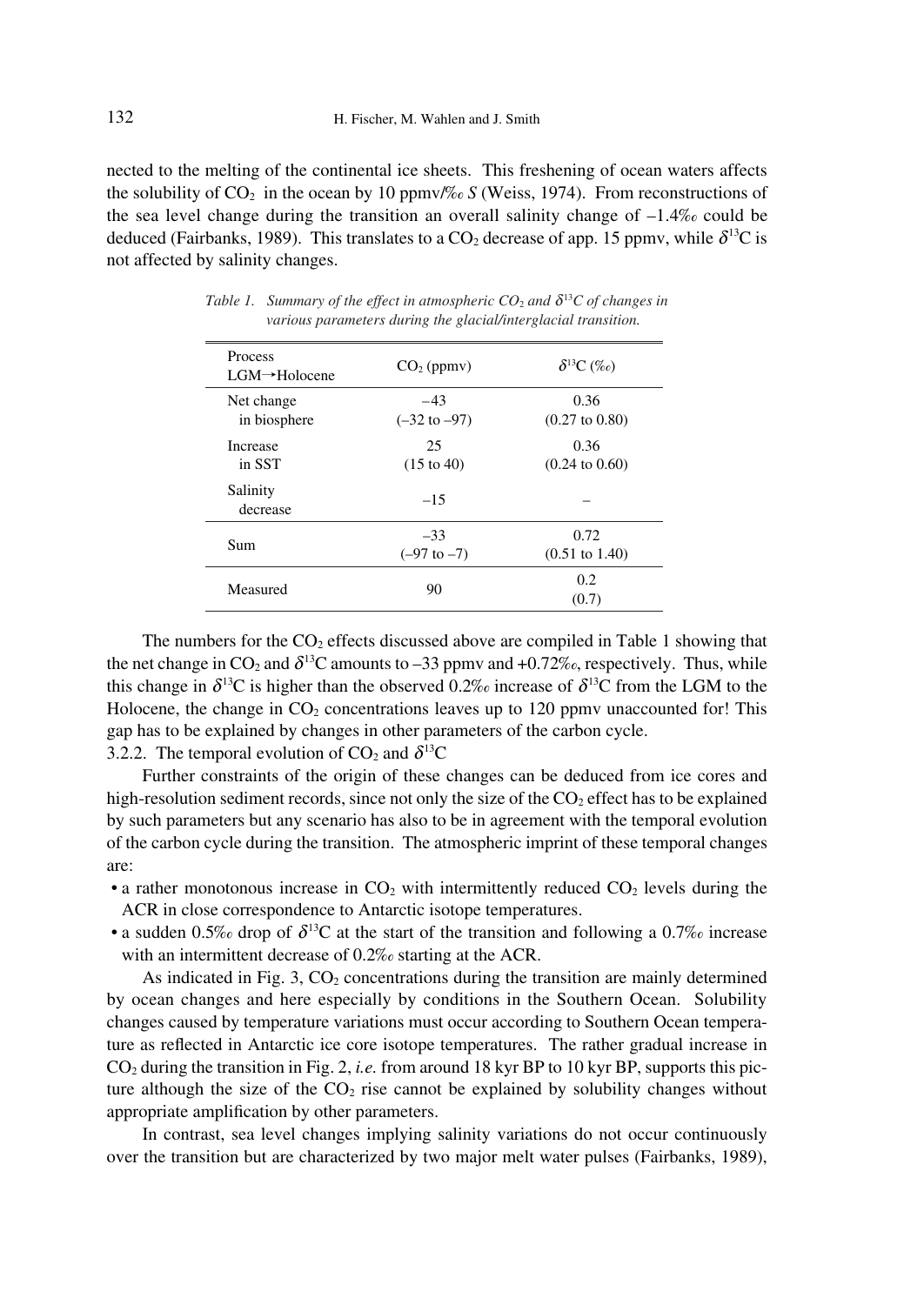the first one (MWP 1A) dated between 15 and 14 kyr BP and the second one (MWP 1B) between 12 and 11 kyr BP. Keeping this in mind, salinity induced changes in atmospheric  $CO<sub>2</sub>$  should be focussed to these events, and most importantly start more than 3000 yr after the first rise in  $CO<sub>2</sub>$ . The high-resolution  $CO<sub>2</sub>$  profile deduced by Monnin *et al.* (2001) shows a slowing of the  $CO<sub>2</sub>$  rise during MWP 1A. A net decline in  $CO<sub>2</sub>$  starts after the melt water pulse, *i.e.* during the ACR. Approximately in phase with MWP  $1B$ ,  $CO<sub>2</sub>$  starts to decrease into the Holocene period, however, this decline continues for another 3–4 thousand years, *i.e.* much longer than the rapid sea level change.

For the net change in the terrestrial biosphere the temporal evolution is hard to assess but most changes should occur in parallel with or after the change in sea level, when retreating ice masses allow an expansion of the terrestrial biosphere. Accordingly, major parts of the  $CO<sub>2</sub>$  decrease connected to the expansion of the biomass should occur in the second half of the transition. Again, no clear indication of such an effect parallel to changes in sea level can be found in the ice core records.

In order to explain the unaccounted  $CO<sub>2</sub>$  changes during glacial/interglacial transitions various models have been proposed. In the following the major ideas proposed in these models are discussed and compared to our  $CO_2$  and  $\delta^{13}C$  data. The close correspondence of  $CO_2$ concentrations and Antarctic temperatures and especially the virtual lack of significant imprints of rapid North Atlantic climate variations (*i.e.* the Dansgaard-Oeschger events or the Younger Dryas, (Johnsen *et al.*, 1992)) in the CO<sub>2</sub> records rules out a significant influence of deep water formation in the North Atlantic on atmospheric CO<sub>2</sub> levels. Other hypotheses for the  $CO<sub>2</sub>$  change derive from the sudden release of carbon after flooding of vast shelf areas during sea level increase, which have been exposed during glacial times (Broecker, 1982). Again, these models are in contradiction with the timing of the  $CO<sub>2</sub>$  increase, which shows a rapid rise at the start of the transition, thus long before significant sea level change set in.

Another factor which has a long-term influence on the carbon budget is the dissolution/sedimentation of  $CaCO<sub>3</sub>$  (Archer and Maier-Reimer, 1994). Two hypotheses have been brought forward, how this process may lower glacial  $pCO<sub>2</sub>$  in the ocean: A shift of carbonate fixation from coral reefs to the deep ocean at sea level low stand would require a higher carbonate concentration hence a lower  $pCO<sub>2</sub>$  of the ocean. This option would be connected to sea level change and cannot explain the timing of the  $CO<sub>2</sub>$  increase. The second option invokes a change in the rain ratio between calcite and organic carbon in the sea, which would lead to enhanced calcite dissolution in sediments and thus lower  $pCO<sub>2</sub>$ . This option in principle may explain the time scale of  $CO<sub>2</sub>$  change over the transition, however, the origin of the change in the rain ratio remains obscure. Assuming a constant weathering flux of  $Ca^{2+}$  into the ocean, any such change in  $CaCO<sub>3</sub>$  dissolution in the deep ocean requires a substantial change in the depth of the lysocline during climate variations. Although an increase in the lysocline depth has been observed in Pacific and Indian Ocean sediment records (Farrell and Prell, 1989) the size of this change (globally averaged about 500 m) may only explain a  $CO<sub>2</sub>$ change up to 20 ppmv (Broecker and Peng, 1993). Unfortunately, no time record of  $Ca^{2+}$ input into the ocean is available to date, however, an increased  $Ca<sup>2+</sup>$  flux is expected if it exists parallel to the retreat of the continental ice sheets imposing a timing problem with the observed  $CO<sub>2</sub>$  change. Additionally, while carbonate compensation is in principle able to explain  $CO<sub>2</sub>$  changes on time scales of millennia it seems to be too insensitive to explain the strong correlation of  $CO<sub>2</sub>$  and Antarctic isotope temperature during the last four glacial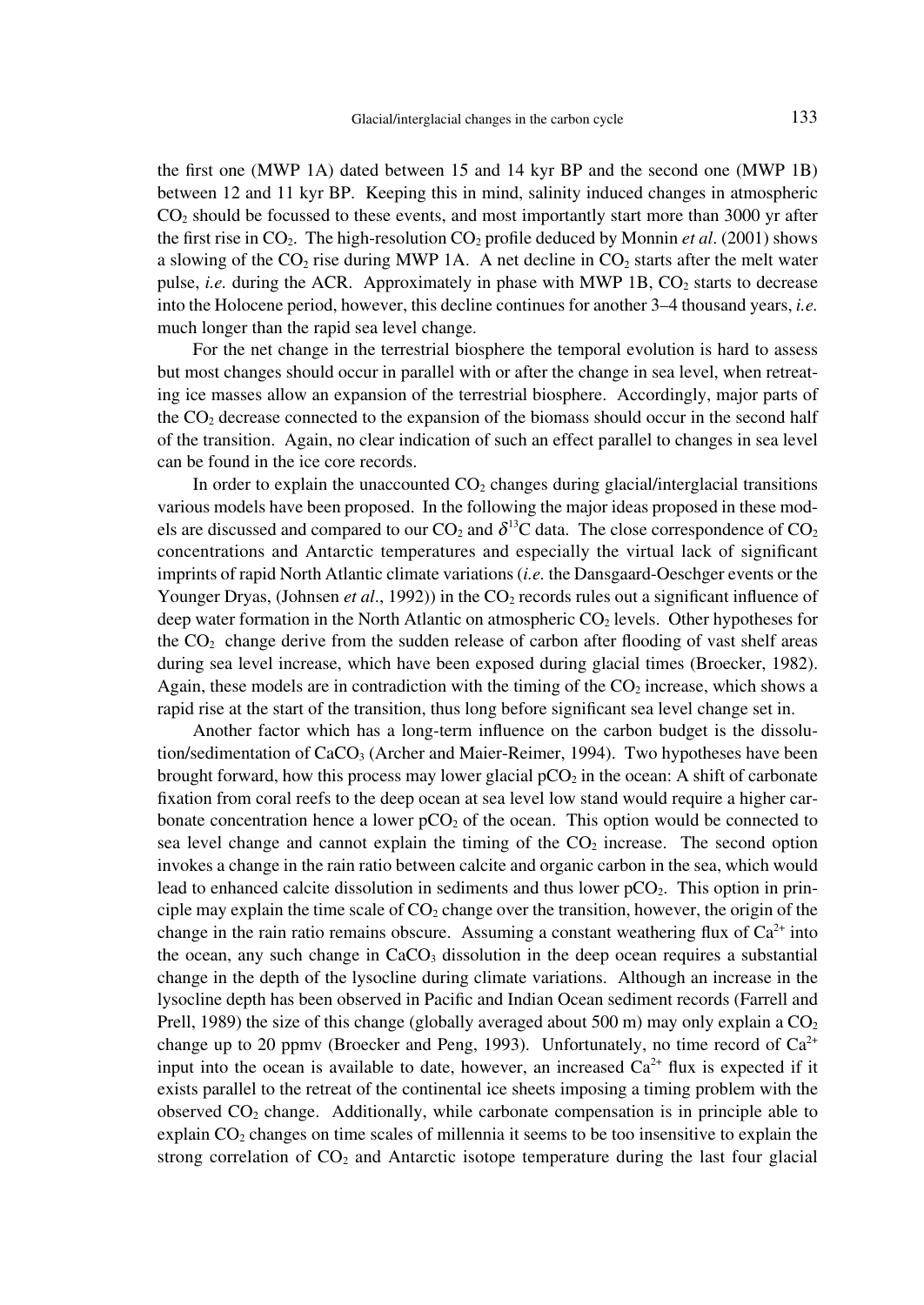cycles.

This leaves us with hypotheses located in the Southern Ocean with possible forcing factors being dependent on SST and which are able to create the correct amplification factor of the temperature induced solubility changes. Frequently discussed are changes in the biological pump in the Southern Ocean (Volk and Hoffert, 1985), where nowadays nutrient utilization is not complete. However, enhanced biological carbon fixation during cold periods would require an equivalent increase in biological productivity and an increase in net export of carbon into the deep ocean which is not unambiguously observed in ocean sediments (Broecker and Peng, 1993). Modeling studies (*e.g.* Knox Ennever and McElroy ,1985) indicate that enhanced respiration of organic carbon would drive deep ocean waters close to anoxia, which is not observed in the sediment records. Furthermore, taking the influence of sediment respiration on carbonate compensation into account, Archer *et al*. (2000) were able to show that a  $CO<sub>2</sub>$  change due to productivity change without a shift in the rain ratio is approximately compensated by the sediment response. Even if there is a net increase in productivity we need a reason for the strengthened biological cycling. While most nutrients are abundant in the recent Southern Ocean, iron may possibly limit biological productivity in this region as *e.g.* indicated by recent iron fertilization experiments (Watson *et al*., 2000). The close connection of Antarctic isotope temperatures and the dust content in Antarctic ice cores points to aeolian dust input which might supply iron to Southern Ocean surface waters. Again, there exist considerable timing problems relative to the  $CO<sub>2</sub>$  increase. For instance late glacial dust concentrations in the Vostok record are reduced long before  $CO<sub>2</sub>$  starts to increase at the onset of the transition which would call for a dust threshold to explain this behavior (Broecker and Henderson, 1998). Even more important seems to us that dust is and remains low in the course of the transition while  $CO<sub>2</sub>$  continues to rise for at least 8000 yrs. To account for that, Broecker and Henderson (1998) hypothesize an impact of iron supply to nitrogen fixation. With a residence time of nitrate in the ocean on the order of a few thousand years, a net increase in the nitrate inventory of the ocean could then expand the time scale of an iron induced effect on  $CO<sub>2</sub>$ . Similar to the carbonate compensation this time scale expansion, however, appears to be incompatible with the rather close response of  $CO<sub>2</sub>$  concentrations to Southern ocean temperature during MIS 3 (Indermühle *et al*., 2000) and the ACR (Fischer *et al*., 1999).

Another factor has been recently discussed in a modeling study by Stephens and Keeling (2000). They investigated the influence of the Southern Ocean sea ice coverage, which significantly reduces the air/sea gas exchange during glacial times. They show that a decrease of the ice-free area south of the Antarctic Polar Front (APF, today located at 55°S) to about  $0.16 \cdot 10^{12}$  m<sup>2</sup> would lead to a CO<sub>2</sub> decrease of about 70 ppmv. Most importantly this theory would not call for a substantial change in paleoproductivity or a serious reduction in deep water oxygen levels (Stephens and Keeling, 2000). Such an extent of sea ice coverage during the LGM can be well accommodated. Sediment reconstructions (Cooke and Hays, 1982; Crosta *et al*., 1998) point to an average extent of winter sea ice coverage during the Holocene to approximately 55°S. Summer sea ice is harder to assess but is believed to have a minor impact on  $CO<sub>2</sub>$  (Stephens and Keeling, 2000). While the box model study by Stephens and Keeling (2000) only treats the size of the  $CO<sub>2</sub>$  effect, the sea ice hypothesis seems to be favorable to explain the temporal evolution of atmospheric  $CO<sub>2</sub>$  as well. At first order sea ice coverage is expected to be directly dependent on southern ocean temperature and would be in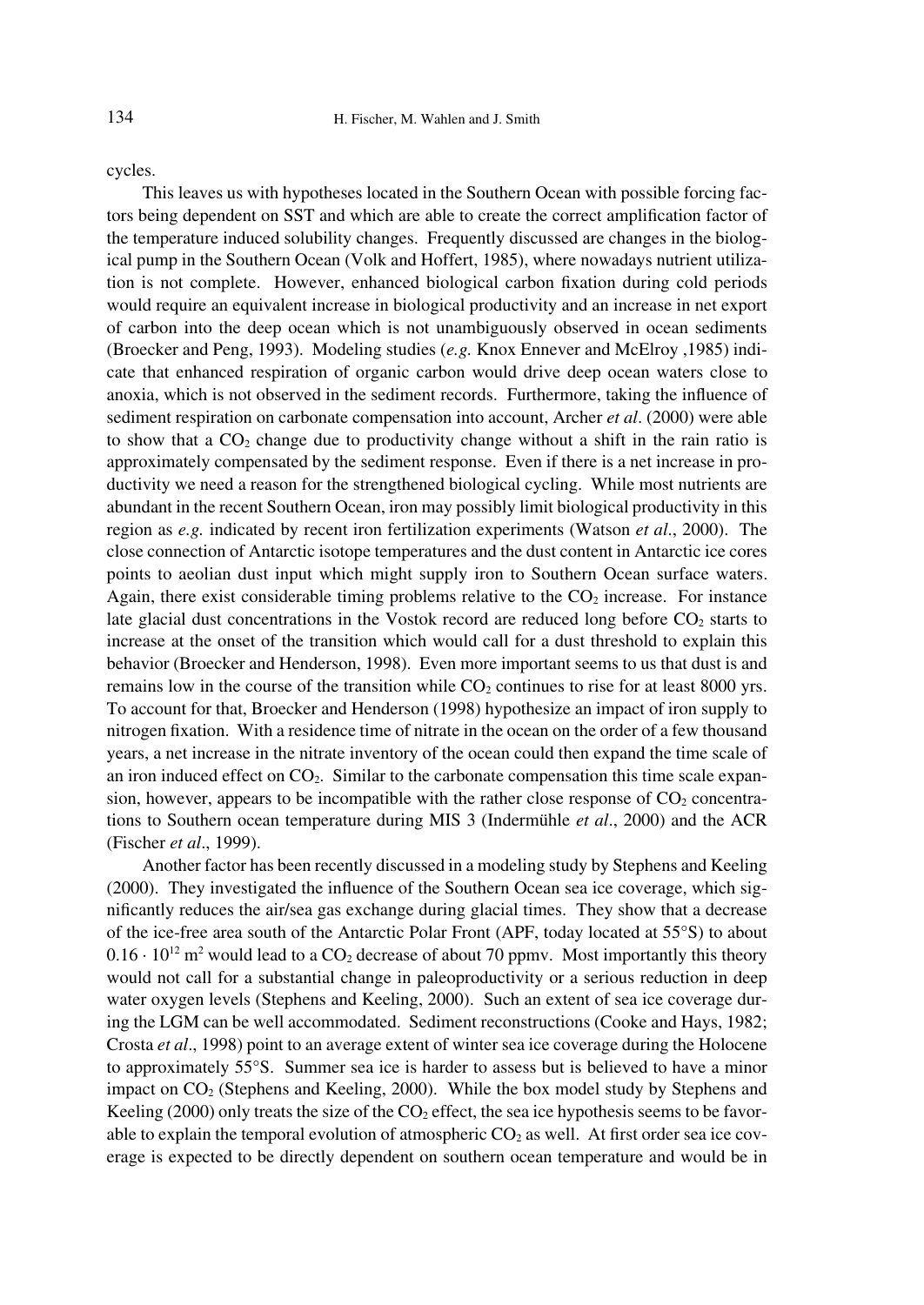agreement with the gradual increase of  $CO<sub>2</sub>$  and its strong correlation to temperature. However, what is the effect of sea ice on the isotopic signature of  $CO<sub>2</sub>$ ? As calculated by Stephens and Keeling (2000) a decrease in sea ice cover during the transition would lead to an 0.9‰ decrease in  $\delta^{13}$ C, where the majority is expected to occur at the start of the sea ice retreat. While this effect is significantly larger than the  $0.5\%$  drop in  $\delta^{13}C$  at the start of the transition, it is at least in temporal agreement with the evolution of the Taylor Dome  $\delta^{13}C$ record. Accordingly, the initial drop in  $\delta^{13}$ C may be attributed to the decline in sea ice and the following net increase in  $\delta^{13}C$  can be quantitatively explained by the other factors discussed above (*i.e.* SST and net transfer of carbon into the biosphere).

We conclude, that sea ice coverage can act as a strong amplifier of  $CO<sub>2</sub>$  changes during deglaciation and as a damping mechanism during glaciation. From all hypotheses discussed in this chapter the sea ice hypothesis seems to be most compatible with the ice core and sediment records and clearly justifies further modeling and observational studies in this direction.

### **4. Implications**

As illustrated in the discussion above the interpretation of the changes in the global carbon cycle during the glacial/interglacial transition still lacks a quantitative explanation. A net change in the biological productivity has so far failed to account for the observed changes in  $CO<sub>2</sub>$  together with  $\delta^{13}C$  (Archer *et al.*, 2000) and cannot easily be connected to the observed temporal variations in these parameters during the transition. In contrast recent box model studies (Gildor and Tziperman, 2001; Hausman and McElroy, 1999; Stephens and Keeling, 2000; Toggweiler, 1999) were able to account for the full size of the  $CO<sub>2</sub>$  change solely invoking changes in physical parameters such as sea ice coverage or deep sea ventilation and temperature, which may be more directly related to Southern Ocean temperature. However box model results have been questioned because of their small sensitivity on surface ocean conditions in low latitudes compared to complex ocean circulation models (Archer *et al*., 2000), which in return may overestimate diapycnal mixing in the ocean.

To date models only describe the net difference between the steady states of the carbon cycle during the Holocene and the LGM but inverse modeling as demonstrated for the Holocene by Indermühle *et al*. (1999) has not been performed for the transition. To accomplish such transient modeling, we have to compile all the available observational evidence of carbon cycle changes preserved in various marine and terrestrial climate archives. Using these data sets we hope to be able to model temporal scenarios of the carbon cycle during Termination I which will help to decide which factor or which combination of the various factors discussed above determine both the size and the temporal evolution of the observed CO2 changes and which are in agreement with the overall change in the climate system.

Even without such model studies we were able in this study to identify the most important driving factors for carbon cycle changes during the last 30000 years using the complementary information from atmospheric  $CO_2$  and  $\delta^{13}C$  archived in Antarctic ice cores. While during the transition changes the ocean/atmosphere system appears to be most important for  $CO<sub>2</sub>$  changes, it appears to be the biosphere which dominates  $CO<sub>2</sub>$  variations during stable climate periods such as the Holocene and the LGM. During these periods the size of the terrestrial biomass was able to vary considerably (on the order of hundreds of GtC). Although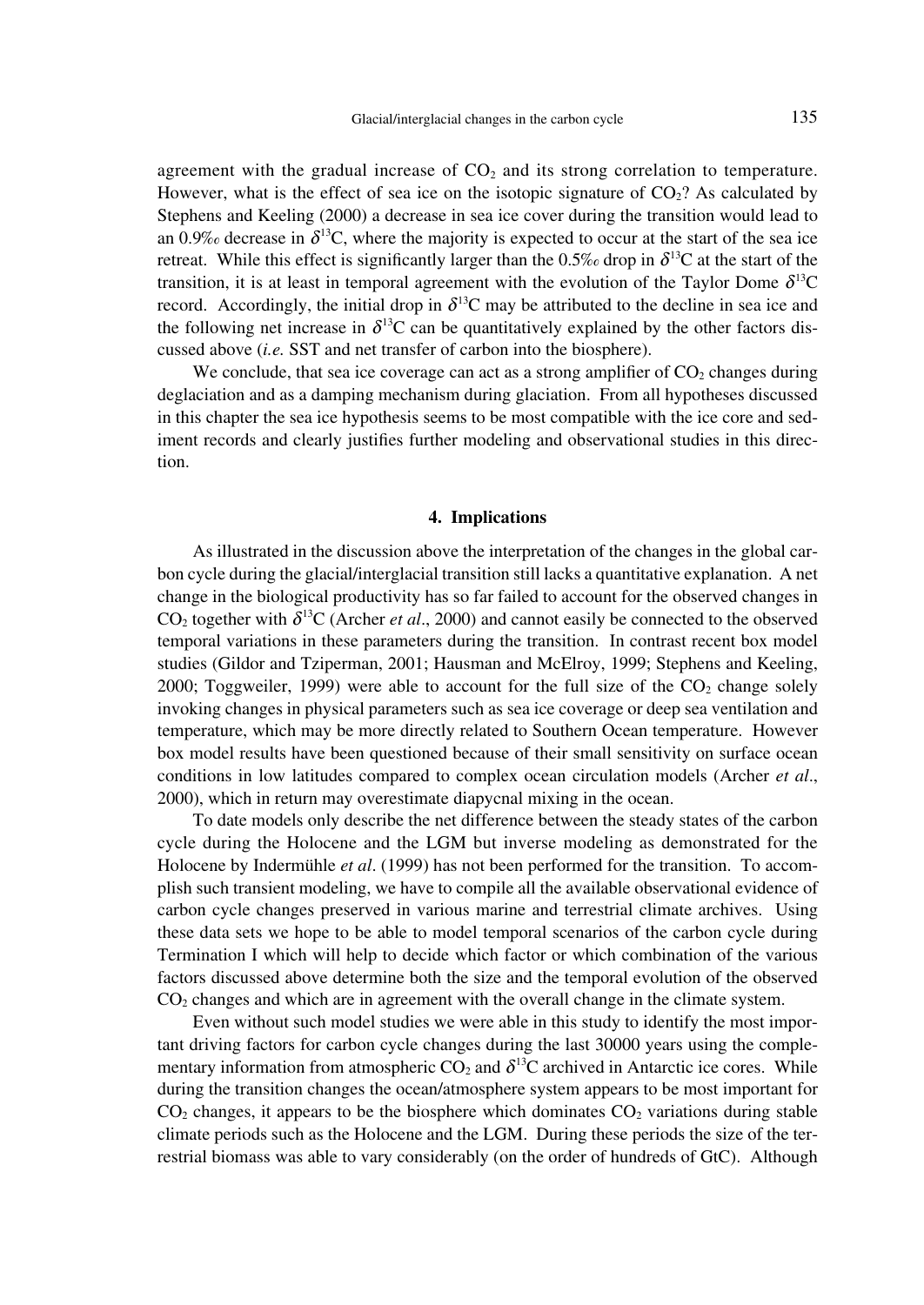the climatic conditions between Holocene and LGM are most different, the carbon cycle acted in a comparable mode. The intimate coupling of the atmospheric  $CO<sub>2</sub>$  level with the size of the terrestrial biosphere also implies that the biosphere plays a crucial role in the future development of the anthropogenic rise in atmospheric  $CO<sub>2</sub>$ . This calls for the use of coupled carbon cycle models which include both the temporal development of the ocean and of the terrestrial biosphere to predict future  $CO<sub>2</sub>$  levels and thus future anthropogenic warming (Cox *et al*., 2000).

#### **Acknowledgments**

The work and help of Bruce Deck and Derek Mastroianni in the lab are gratefully acknowledged. CO<sub>2</sub> and  $\delta^{13}$ C data for point Barrow were kindly provided by the Institute for Arctic and Alpine Research (INSTAAR), University of Colorado, and the National Oceanic and Atmospheric Administration (NOAA), Climate Monitoring and Diagnostics Laboratory (CMDL), Carbon Cycle Group. Helpful comments of two anonymous reviewers are greatly appreciated. This work was supported by NSF and Deutsche Forschungsgemeinschaft.

#### **References**

- Adams, J. M., Faure, H., Faure-Denard, L., McGlade, J. M. and Woodward, F. I. (1990): Increases in terrestrial carbon storage from the Last Glacial Maximum to the present. Nature, **348**, 711–714.
- Archer, D. and Maier-Reimer, E. (1994): Effect of deep-sea sedimentary calcite preservation on atmospheric CO<sub>2</sub> concentration. Nature, **367**, 260–263.
- Archer, D., Winguth, A., Lea, D. and Mahowald, N. (2000): What caused the glacial/interglacial atmospheric  $pCO<sub>2</sub>$ cycles? Rev. Geophys., **38**, 159–189.
- Barnola, J. M., Raynaud, D., Korotkevich, Y. S. and Lorius, C. (1987): Vostok ice core provides 160,000-year record of atmospheric CO2. Nature, **329**, 408–414.
- Blunier, T. and Brook, E. J. (2001): Timing of millenial-scale climate change in Antarctica and Greenland during the last glacial period. Science, **291**, 109–112.
- Blunier, T., Schwander, J., Stauffer, B., Stocker, T., Dällenbach, A., Indermühle, A., Tschumi, J., Chappellaz, J., Raynaud, D. and Barnola, J.-M. (1997): Timing of the Antarctic Cold Revearsal and the atmospheric CO<sub>2</sub> increase with respect to the Younger Dryas event. Geophys. Res. Lett., **24**, 2683–2686.
- Broecker, W. S. (1982): Ocean chemistry during glacial time. Geochim. Cosmochim. Acta, **46**, 1689–1705.
- Broecker, W. S. and Henderson, G. (1998): The sequence of events surrounding Termination II and their implications for the cause of glacial-interglacial CO<sub>2</sub> changes. Paleoceanography, **13**, 352–364.
- Broecker, W. S. and Peng, T.-H. (1993): What caused the glacial to interglacial CO<sub>2</sub> change. The Global Carbon Cycle, ed. by M. Heimann and E. Maier-Reimer. Berlin, Springer, 95–115.
- Brook, E. J., Harder, S., Severinghaus, J., Steig, E. J. and Sucher, C. M. (2000): On the origin and timing of rapid changes in atmospheric methane during the last glacial period. Global Biochem. Cycles, **14**, 559–572.
- Caillon, N., Severinghaus, J. P., Jouzel, J., Barnola, J.-M., Kang, J. and Lipenkov, V. Y. (2003): Timing of atmospheric CO2 and Antarctic temperature changes across Termination III. Science, **299**, 1728–1731.
- CLIMAP(1976): The surface of the ice-age earth. Science, **191**, 1131–1144.
- Cooke, D. W. and Hays, J. D. (1982): Estimates of Antarctic Ocean seasonal sea-ice cover during glacial intervals. Antarctic Geoscience, ed. by C. Craddock. Madison, Univ. Wisconsin Press, 1017–1025
- Cox, P. M., Betts, R. A., Jones, C. D., Spall, S. A. and Totterdell, I. J. (2000): Acceleration of global warming due to carbon-cycle feedbacks in a coupled climate model. Nature, **408**, 184–187.
- Craig, H. (1957): Isotopic standards for carbon and oxygen and correction factors for mass-spectrometric analysis of carbon dioxide. Geochim. Cosmochim. Acta, **12**, 133–149.
- Crosta, X., Pichon, J. J. and Burckle, L. H. (1998): Application of modern analog technique to marine Antarctic diatoms: reconstruction of maximum sea-ice extent at the last glacial maximum. Paleoceanography, **13**,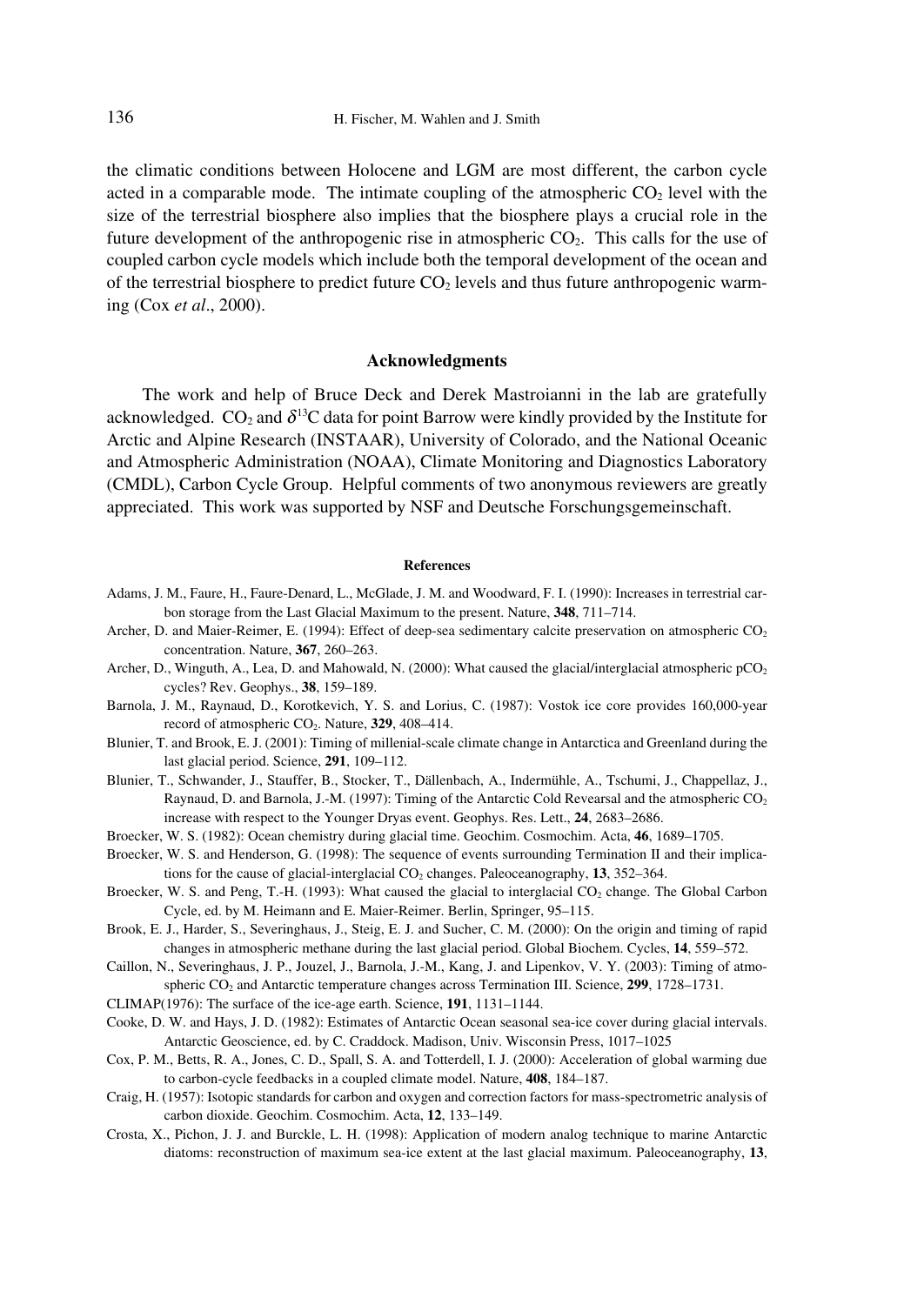284–297.

- Crowley, T. J. (1995): Ice age terrestrial carbon changes revisited. Global Biogeochem. Cycles, **9**, 377–389.
- Curry, W. B., Duplessy, J. C., Labeyrie, L. D. and Shackleton, N. J. (1988): Changes in the distribution of  $\delta^{13}CO_2$  of deep water ΣCO2 between the last glaciation and the Holocene. Paleoceanography, **3**, 317–341.
- Fairbanks, R. G. (1989): A 17,000-year glacio-eustatic sea level record: influence of glacial melting rates on the Younger Dryas event and deep-ocean circulation. Nature, **342**, 637–642.
- Farrell, J. W. and Prell, W. L. (1989): Climatic change and CaCO<sub>3</sub> preservation: An 800,000 year bathymetric reconstruction from the equatorial Pacific Ocean. Paleoceanography, **4**, 447–466.
- Fischer, H., Wahlen, M., Smith, J., Mastroianni, D. and Deck, B. (1999): Ice core records of atmospheric CO<sub>2</sub> around the last three glacial terminations. Science, **283**, 1712–1714.
- Francey, R. J., Allison, C. E., Etheridge, D. M., Trudinger, C. M., Enting, I. G., Leuenberger, M., Langenfelds, R. L., Michel, E. and Steele, L. P. (1998): A 1000-year high precision record of  $\delta^{13}C$  in atmospheric CO<sub>2</sub>. Tellus, **51B**, 170–193.
- Gildor, H. and Tziperman, E. (2001): Physical mechanisms behind biogechemical glacial-interglacial  $CO<sub>2</sub>$  variations. Geophys. Res. Lett., **28**, 2421–2424.
- Grootes, P. M., Stuiver, M., White, J. W. C., Johnsen, S. and Jouzel, J. (1993): Comparison of oxygen isotope records from the GISP2 and GRIP Greenland ice cores. Nature, **366**, 552–554.
- Guilderson, T. P., Fairbanks, R. G and Rubenstone, J. L. (1994): Tropical temperature variations since 20,000 years ago: Modulating interhemispheric climate change. Science, **263**, 663–665.
- Hausman, E. D. and McElroy, M. B. (1999): Role of sea-surface temperature and ocean circulation changes in the reorganization of the global carbon cycle at the last glacial termination. Global Biogeochem. Cycles, **13**, 371–381.
- Indermühle, A., Stocker, T. F., Joos, F., Fischer, H., Smith, H. J., Wahlen, M., Deck, B., Mastroianni, D., Tschumi, J., Blunier, T., Meyer, R. and Stauffer, B. (1999): Holocene carbon-cycle dynamics based on CO<sub>2</sub> trapped in ice at Taylor Dome, Antarctica. Nature, **398**, 121–126.
- Indermühle, A., Monnin, E., Stauffer, B., Stocker, T. F. and Wahlen, M. (2000): Atmospheric CO<sub>2</sub> concentration from 60 to 20 kyr BP from the Taylor Dome ice core, Antarctica. Geophys. Res. Lett., **27**, 735–738.
- IPCC (2001): Climate Change 2001, The Scientific Basis, ed. by J.T. Houghton *et al*. Contribution of working group I to the third Assesment Report of the Intergovernmental Panel on Climate Change. Cambridge, Cambridge University Press, 881 p.
- Johannessen, O. M., Shalina, E. V. and Miles, M. W. (1999): Satellite evidence for an Arctic sea ice cover in transformation. Science, **286**, 1937–1939.
- Johnsen, S. J., Dansgaard, W., Clausen, H. B. and Langway, C. C., Jr. (1972): Oxygene isotope profiles through the Antarctic and Greenland ice sheets. Nature, **235**, 429–434.
- Johnsen, S. J., Clausen, H. B., Dansgaard, W., Fuhrer, K., Gundestrup, N., Hammer, C. U., Iversen, P., Jouzel, J., Stauffer, B. and Steffensen, J. P. (1992): Irregular glacial interstadials recorded in a new Greenland ice core. Nature, **359**, 311–313.
- Jouzel, J., Lorius, C., Petit, J. R., Genthon, C., Barkov, N. I., Kotlyakov, V. M. and Petrov, V. M. (1987): Vostok ice core: a continuous isotope temperature record over the last climatic cycle (160,000 years). Nature, **329**, 403–408.
- Kaufmann, R. K. and Stern, D. I. (1997): Evidence for human influence on climate from hemispheric temperature relations. Nature, **388**, 39–44.
- Keeling, C. D. and Whorf, T. P. (2000): Trends: A Compendium of Data on Global Change. Oak Ridge, Carbon Dioxide Information Analysis Center, Oak Ridge National Laboratory.
- Knox Ennever, F. and McElroy, M. B. (1985): Changes in atmospheric CO<sub>2</sub>: factors regulating the glacial to interglacial transition. The Carbon Cycle and Atmospheric CO<sub>2</sub>: Natural Variations Archean to Present, ed. by E. T. Sundquist and W. S. Broecker. Washington, D.C., Am. Geophys. Union, 154–162.
- Leuenberger, M. and Siegenthaler, U. (1992): Ice-age atmospheric concentration of nitrous oxide from an Antarctic ice core. Nature, **360**, 449–4551.
- Leuenberger, M., Siegenthaler, U. and Langway, C. C. (1992): Carbon isotope composition of atmospheric CO<sub>2</sub> during the last ice age from an Antarctic ice core. Nature, **357**, 488–490.
- Mann, M. E., Park, J. and Bradley, R. S. (1995): Global interdecadal and century-scale climate oscillations during the past five centuries. Nature, **378**, 266–270.
- Marino, B. D., McElroy, M. B., Salawitch, R. J. and Spaulding, W. G. (1992): Glacial-to-interglacial variations in